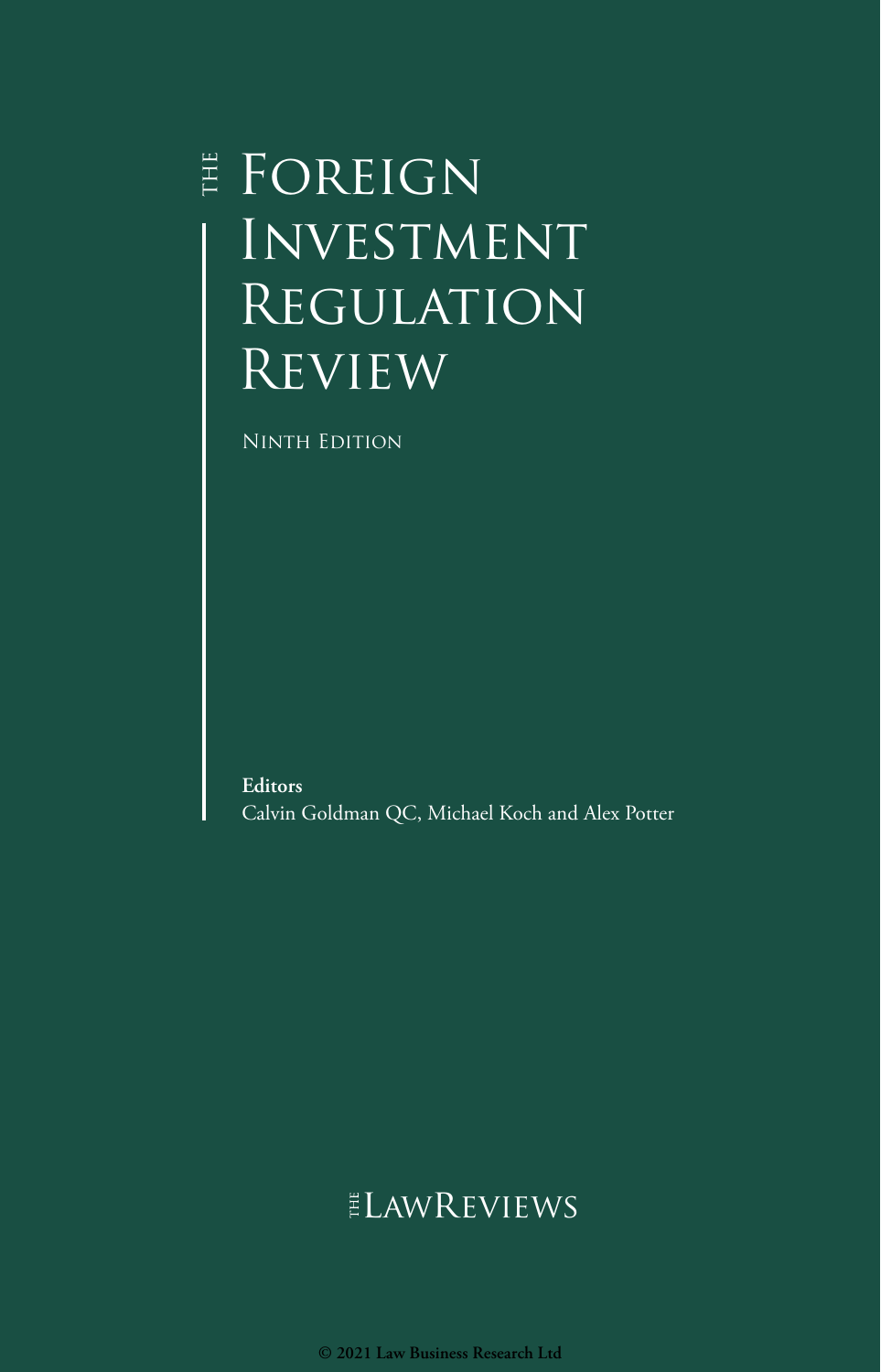# E FOREIGN **INVESTMENT** Regulation Review

Ninth Edition

Reproduced with permission from Law Business Research Ltd This article was first published in October 2021 For further information please contact Nick.Barette@thelawreviews.co.uk

**Editors** Calvin Goldman QC, Michael Koch and Alex Potter

## ELAWREVIEWS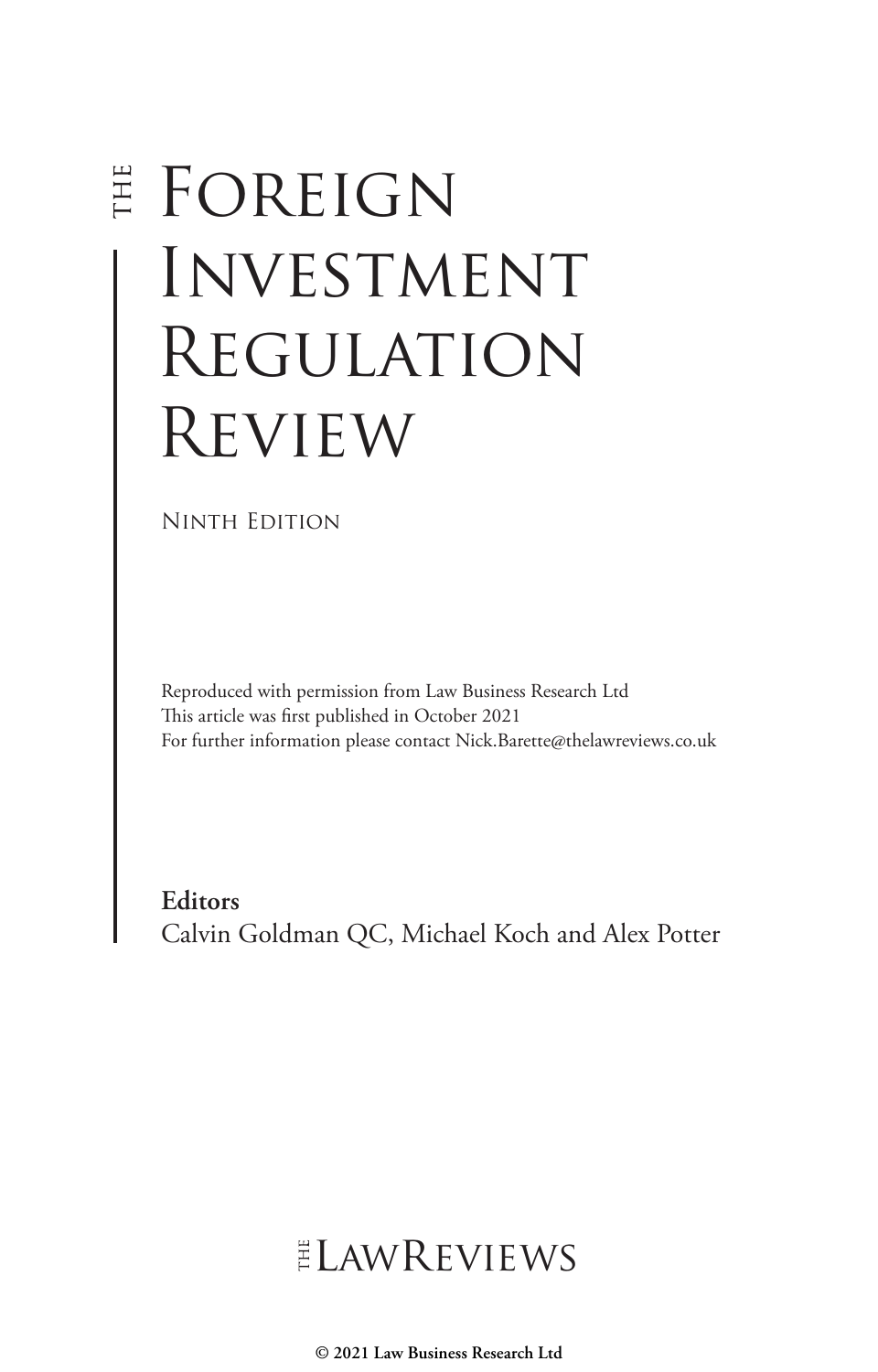#### PUBLISHER Clare Bolton

#### HEAD OF BUSINESS DEVELOPMENT Nick Barette

TEAM LEADERS Joel Woods, Jack Bagnall

BUSINESS DEVELOPMENT MANAGERS Rebecca Mogridge, Katie Hodgetts, Joey Kwok

> RESEARCH LEAD Kieran Hansen

EDITORIAL COORDINATOR Leke Williams

PRODUCTION AND OPERATIONS DIRECTOR Adam Myers

> PRODUCTION EDITOR Felicia Rosas

#### **SUBEDITOR**

#### Orla Cura

CHIEF EXECUTIVE OFFICER Nick Brailey

Published in the United Kingdom by Law Business Research Ltd, London Meridian House, 34–35 Farringdon Street, London, EC4A 4HL, UK © 2021 Law Business Research Ltd www.TheLawReviews.co.uk

No photocopying: copyright licences do not apply. The information provided in this publication is general and may not apply in a specific situation, nor does it necessarily represent the views of authors' firms or their clients. Legal advice should always be sought before taking any legal action based on the information provided. The publishers accept no responsibility for any acts or omissions contained herein. Although the information provided was accurate as at September 2021, be advised that this is a developing area. Enquiries concerning reproduction should be sent to Law Business Research, at the address above. Enquiries concerning editorial content should be directed to the Publisher – clare.bolton@lbresearch.com

ISBN 978-1-83862-779-9

Printed in Great Britain by Encompass Print Solutions, Derbyshire Tel: 0844 2480 112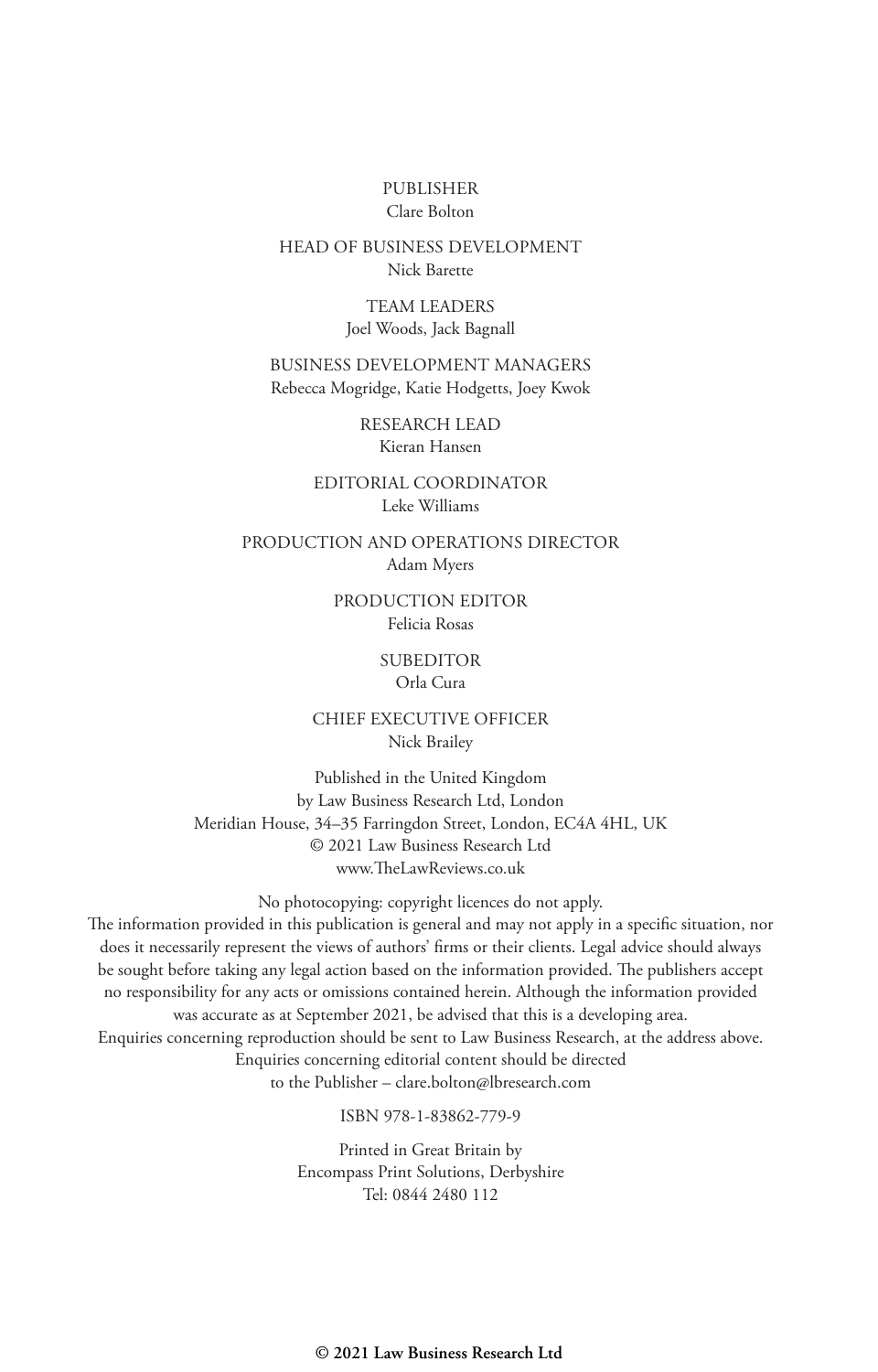## ACKNOWLEDGEMENTS

The publisher acknowledges and thanks the following for their assistance throughout the preparation of this book:

BOYANOV & CO

#### COVINGTON & BURLING (PTY) LTD

#### FRESHFIELDS BRUCKHAUS DERINGER

GOODMANS LLP

HOGAN LOVELLS

MATHESON

SHARDUL AMARCHAND MANGALDAS & CO

SZA SCHILLING ZUTT & ANSCHÜTZ RECHTSANWALTSGESELLSCHAFT MBH

TADMOR LEVY & CO

THE LAW OFFICE OF CALVIN GOLDMAN, QC

URÍA MENÉNDEZ *–* PROENÇA DE CARVALHO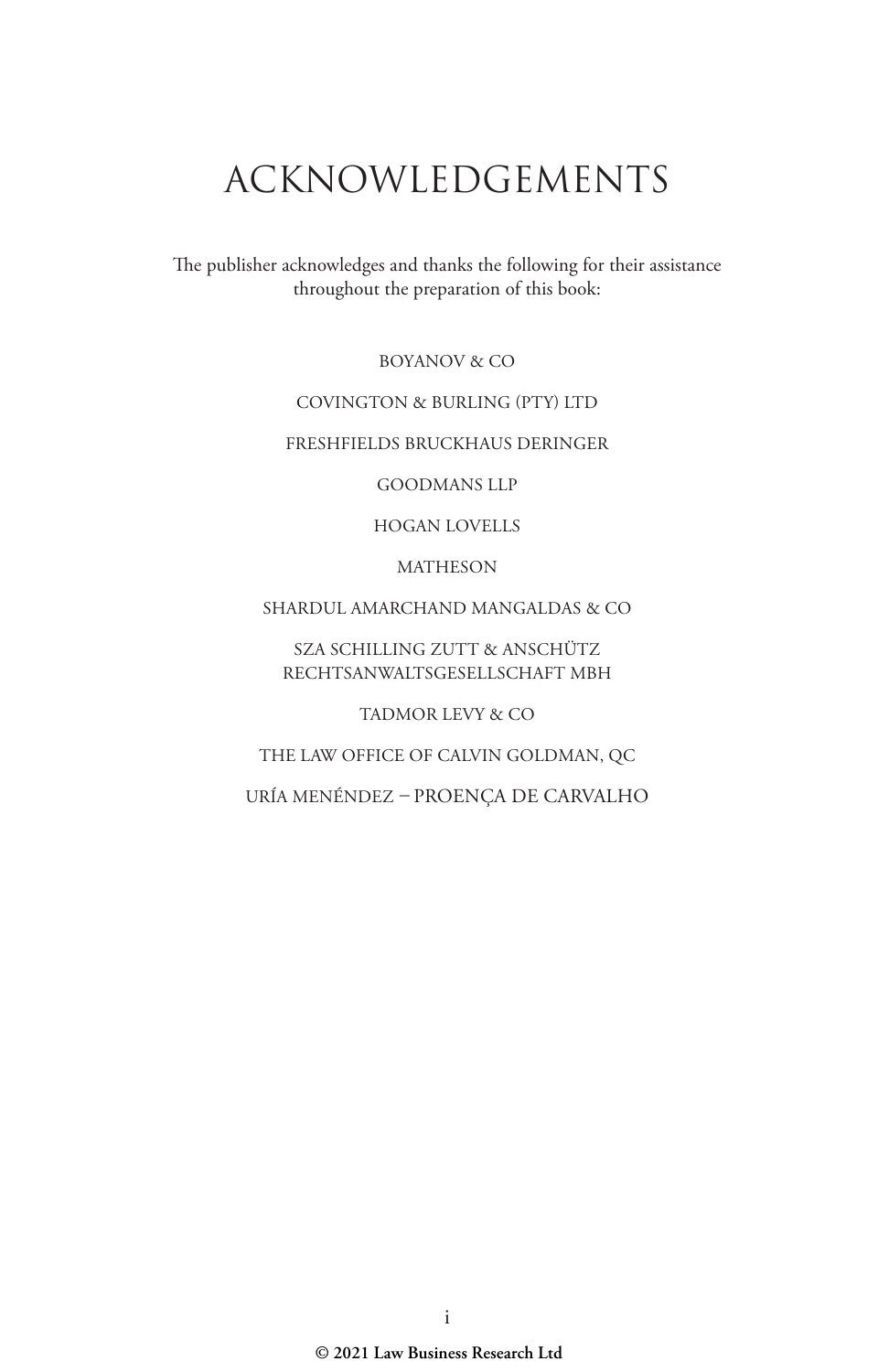# CONTENTS

|            | Calvin Goldman QC, Michael Koch and Alex Potter                  |  |
|------------|------------------------------------------------------------------|--|
| Chapter 1  |                                                                  |  |
|            | Stephan Denk, Maria Dreher, Lukas Pomaroli and Iris Hammerschmid |  |
| Chapter 2  |                                                                  |  |
|            | Tone Oeyen and Marie de Crane d'Heysselaer                       |  |
| Chapter 3  |                                                                  |  |
|            | Trayan Targov and Atanas Grigorov                                |  |
| Chapter 4  |                                                                  |  |
|            | Michael Koch, David Rosner and Josh Zelikovitz                   |  |
| Chapter 5  |                                                                  |  |
|            | Hazel Yin, Ninette Dodoo, Yuxin Shen, Wenting Ge and April Dong  |  |
| Chapter 6  |                                                                  |  |
|            | Frank Röhling and Uwe Salaschek                                  |  |
| Chapter 7  |                                                                  |  |
|            | Jérôme Philippe and Aude Guyon                                   |  |
| Chapter 8  |                                                                  |  |
|            | Oliver Schröder and Stephanie Birmanns                           |  |
| Chapter 9  |                                                                  |  |
|            | Rudra Kumar Pandey, Sanyukta Sowani and Akash Deep Singh         |  |
| Chapter 10 |                                                                  |  |
|            | Pat English and Grace Murray                                     |  |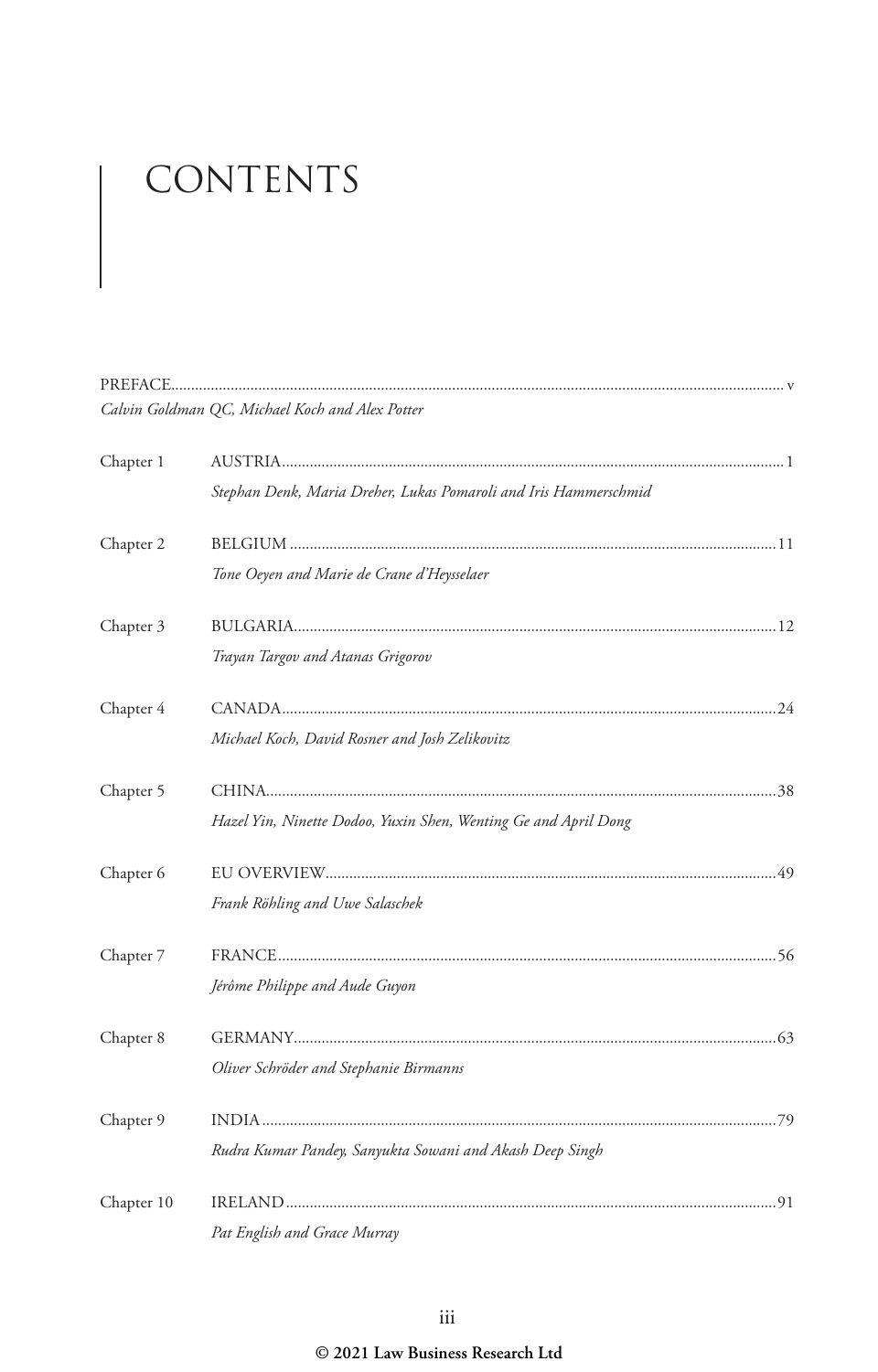| Chapter 11 |                                                                                     |  |
|------------|-------------------------------------------------------------------------------------|--|
|            | Adi Wizman and Idan Arnon                                                           |  |
| Chapter 12 |                                                                                     |  |
|            | Gian Luca Zampa, Ermelinda Spinelli and Roberta Laghi                               |  |
| Chapter 13 |                                                                                     |  |
|            | Kaori Yamada and Hitoshi Nakajima                                                   |  |
| Chapter 14 |                                                                                     |  |
|            | Juan Francisco Torres-Landa Ruffo, Federico De Noriega Olea and Pablo Corcuera Bain |  |
| Chapter 15 |                                                                                     |  |
|            | Paul van den Berg and Max Immerzeel                                                 |  |
| Chapter 16 |                                                                                     |  |
|            | Tânia Luísa Faria, Miguel Stokes, Margot Lopes Martins and Inês Drago               |  |
| Chapter 17 |                                                                                     |  |
|            | Alexander Viktorov and Olga Kovtunova                                               |  |
| Chapter 18 |                                                                                     |  |
|            | Deon Govender                                                                       |  |
| Chapter 19 |                                                                                     |  |
|            | Álvaro Iza, Álvaro Puig and Javier Fernández                                        |  |
| Chapter 20 |                                                                                     |  |
|            | Alex Potter and Kaidy Long                                                          |  |
| Chapter 21 |                                                                                     |  |
|            | Aimen Mir, Christine Laciak and Colin Costello                                      |  |
| Appendix 1 |                                                                                     |  |
| Appendix 2 |                                                                                     |  |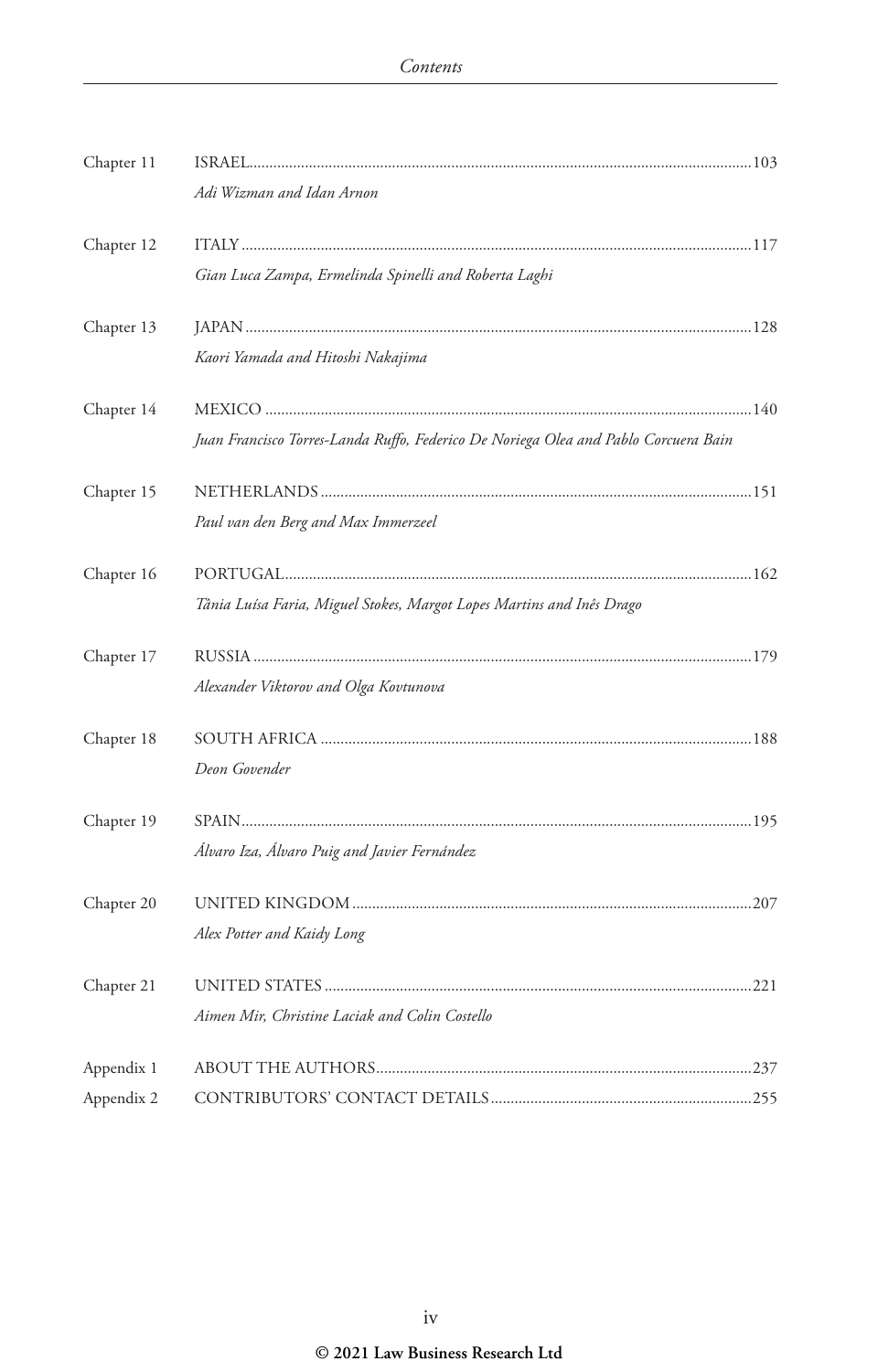## PREFACE

This ninth edition of *The Foreign Investment Regulation Review* provides a comprehensive guide to laws, regulations, policies and practices governing foreign investment in key international jurisdictions. It includes contributions from leading experts around the world from some of the most widely recognised law firms in their respective jurisdictions. This year, in keeping with the considerable increase in prominence of foreign investment review, we are delighted to include new chapters on Austria, Belgium, India, Israel, Japan and the Netherlands, along with several new contributors for countries covered in previous editions. We have also revised the format to focus on the aspects of foreign investment rules that are most critical for dealmakers.

Unprecedented challenges have arisen in 2020–2021 not only to the health and well-being of persons around the globe, but also to globalisation itself and, with it, the flow of capital. Whereas foreign investment has for a number of years been attracting increased attention, this trend has accelerated throughout the past 18 months. Prior to the covid-19 pandemic, the global economy was continuing its trend towards further integration, even with indications of emerging protectionism, and the number of cross-border and international transactions was increasing, while national governments continued to intervene in foreign investment based on a broadening set of criteria. Foreign investment reviews of cross-border mergers could not help but be affected by shifts in economic relations between countries, which in turn were driven by evolving geopolitical considerations. These included structural developments such as Brexit, now in its early post-implementation stages, as well as increased tensions over trade and related policies, as we have seen between the United States and China. These increased tensions have heightened concerns over national interest considerations such as the export of jobs, essential supply chains and industrial policies, as well as heightened national security concerns over cybersecurity, new technologies, communications and other strategic areas.

These and other developments discussed below have led, in the case of certain merger reviews, to increased tensions between normative competition and antitrust considerations, on the one hand, and national- and public-interest considerations on the other hand, the latter sometimes weighing heavily against the former. An example of the kind of differing regulatory decisions between the competition authorities and the Ministerial decision making in relation to concurrent foreign investment reviews occurred when BHP Billiton, the global leader in mining based in Australia, which has already engaged in previous significant mining investments in Canada, proposed to acquire the Potash Corporation of Saskatchewan, at an amount of approximately US\$40 billion. Both Australia and Canada are members of the Five Eyes with respect to national security matters. That regulatory review process became a highly publicised matter of public interest through much of 2010. In the end, while the Canadian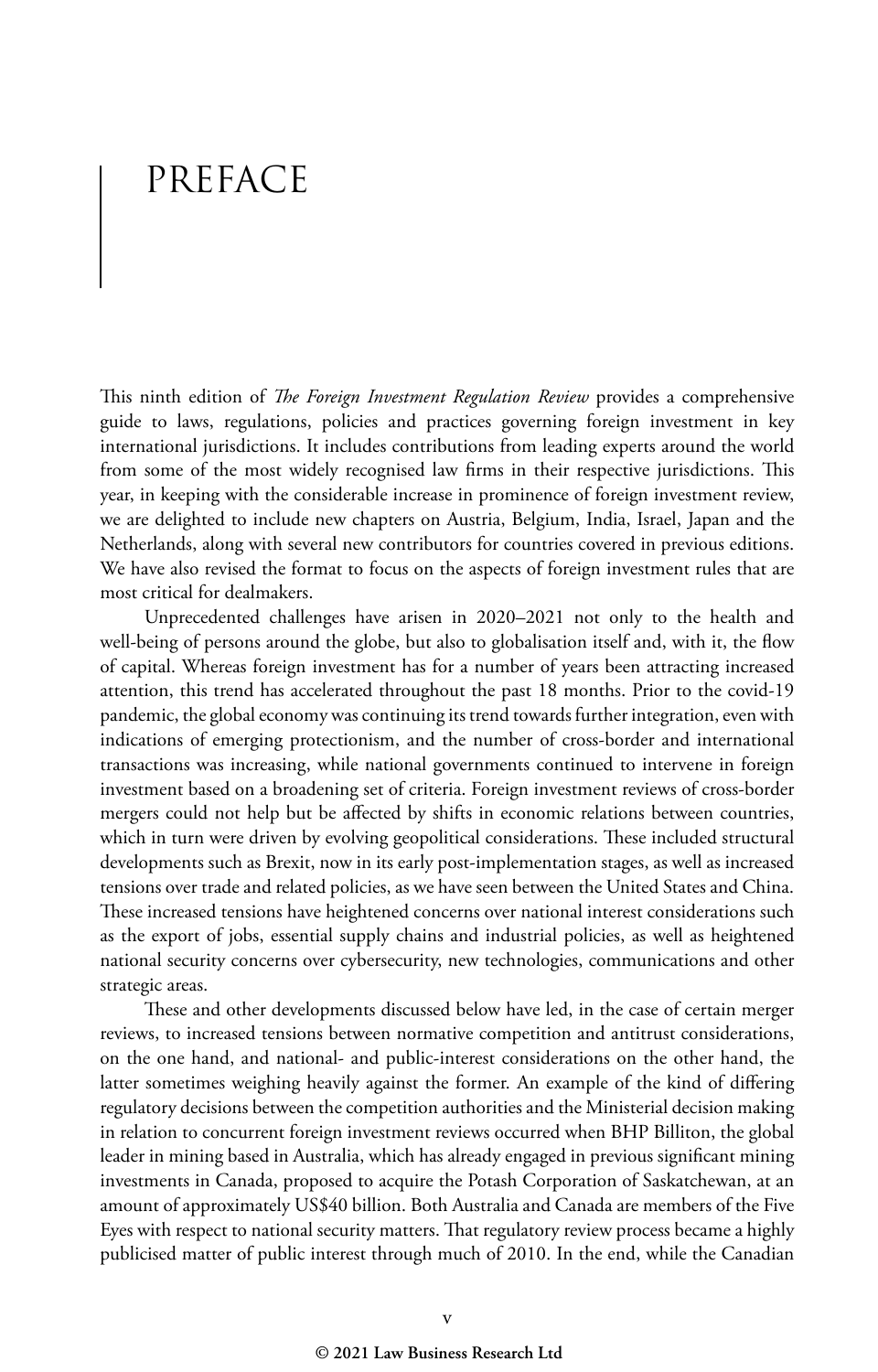Competition Bureau cleared the proposed merger, the federal Minister of Industry, following his review under the Investment Canada Act and consultation with his Cabinet colleagues, issued an interim negative decision, in November 2010, on national interest grounds that were never really articulated. Rather than trying to then make further submissions, BHPB decided to withdraw the proposed acquisition. Some commentators at that time suggested that the reasons for the Ministerial position had more to do with the pending elections at the provincial level in Saskatchewan and at the federal level than any significant national interest issue (Potash Corp had a long standing perception among people in Saskatchewan as a historical corporate leader in that province).

A similar split in such regulatory decision making subsequently occurred in November 2013 in relation to the proposed acquisition of Grain Corp of Australia by Archer Daniels Midland Company of the United States. That also was cleared by the competition authority (the Australian Competition and Consumer Commission) following its competition review; however, following subsequent concerns raised by the Foreign Investment Review Board, the Treasurer of Australia, one of the most senior Cabinet members, decided to block the proposed acquisition. Farmer concerns and distribution networks were apparently factors in that decision. Again, some commentators suggested real-world political considerations had some bearing on that negative decision.

As a result of cases such as these and other evolving considerations discussed below, more cross-border mergers have been scrutinised more intensely, with the process delayed or in some cases thwarted, by foreign investment reviews that are increasingly broader in scope.

Since the pandemic has taken hold, the underlying considerations that had been driving trends in the review of foreign investment moved to the front of national agendas, with the result that these trends have both been accelerating and increasing in scope. Concerns about the benefits of globalisation have been on the rise in an environment where nations have found themselves competing for supplies of critical medicines, equipment and personal protective equipment necessary to meet the public health emergency. This has led to a broadening of the types of businesses the takeover of which might be viewed as raising strategic, public interest or national security considerations. The increased focus on the stream of capital flowing from state-owned enterprises (SOEs) that had already driven greater scrutiny of proposed investments took on heightened importance, particularly in economic sectors viewed as being critical to the pandemic response, such as public health and supply chains. As the impacts of the worldwide economic shutdown on the valuation of domestic businesses began to be felt, concerns around opportunistic hollowing-out of domestic sectors rose to the forefront of considerations of such matters as lowering financial thresholds that trigger foreign investment reviews.

This has all taken place in the context of efforts to overhaul the regulatory landscape that were already under way in the United States and Europe. In the United States, which saw the introduction of a mandatory notification regime and expansion of the review authority of the Committee on Foreign Investment in the United States (CFIUS) following the enactment of the Foreign Investment Risk Review Modernization Act (known as FIRRMA) in August 2018, greater resources are now being allocated to monitoring and enforcement activities. This is making the voluntary filing calculus even more complex as there is no statute of limitations on CFIUS's jurisdiction if it has not cleared a transaction. As the policy focus has shifted to supply chain security across the globe, CFIUS is being used in conjunction with other US government authorities to wean critical US supply chains off their reliance on Chinese inputs; for example, by either blocking or subjecting to review even ordinary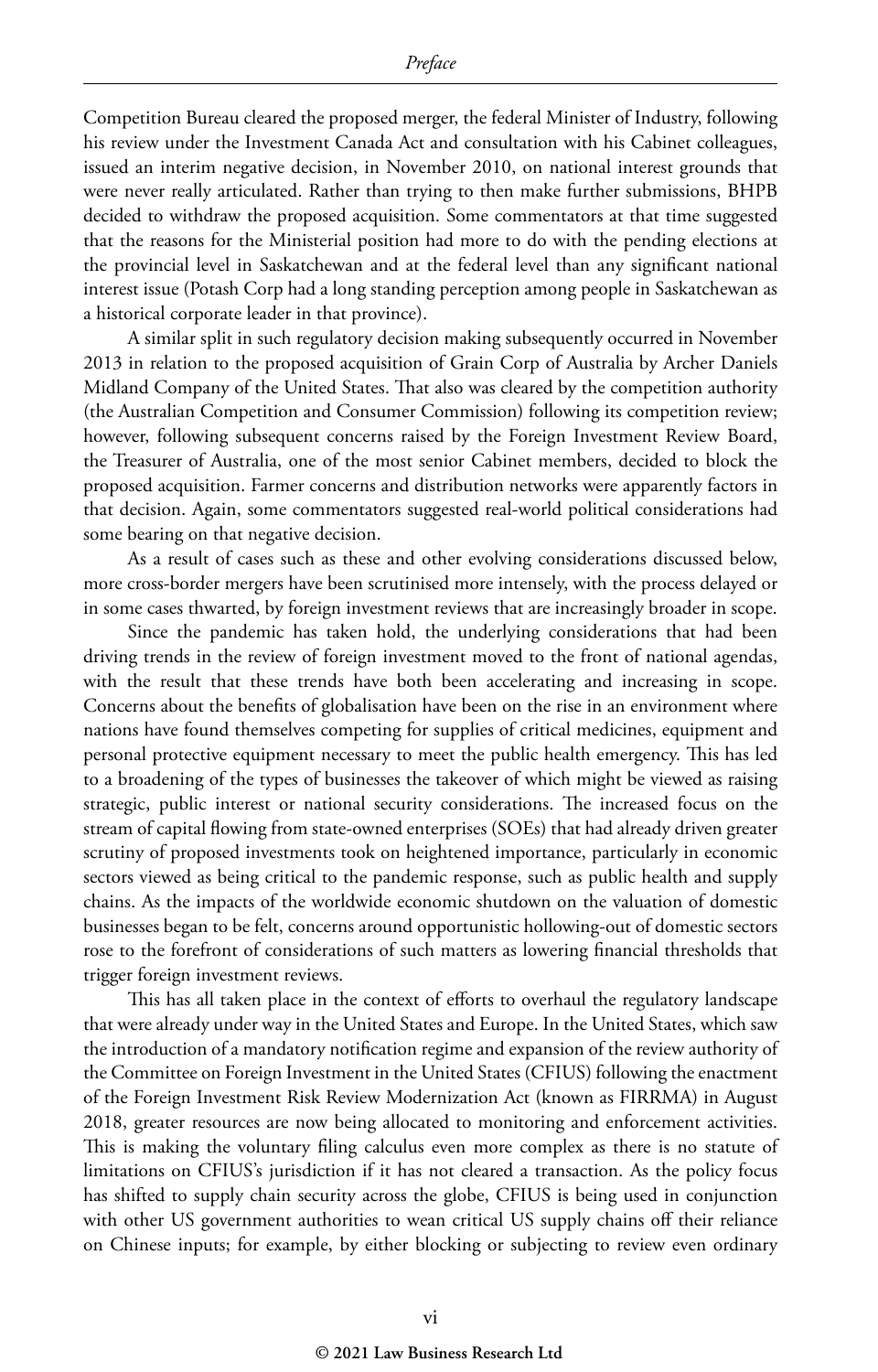course transactions with blacklisted Chinese companies. Heightened CFIUS interest and commentary pertaining to certain China-related transactions, such as occurred in relation to TikTok, is a reflection of some of these evolving developments.

In turn, there is greater focus on foreign investment in Europe, where the European Union's foreign investment screening regulation, which became fully operational in October 2020, gives the European Commission a new central advisory role in coordinating increased scrutiny by Member States and obliges Member States to notify other Member States and the European Commission of foreign investments that they are screening under their national regimes. Furthermore, Member States have themselves introduced new foreign investment regimes (e.g., the Czech Republic and Denmark), are planning to do so (e.g., the Netherlands and Slovakia) or have further updated or tightened their existing foreign investment laws (e.g., Germany by introducing a variety of new sectors that it considers to be sensitive such as artificial intelligence, robotics and nanotechnology). Currently, 18 EU countries have an FDI screening mechanism in place and a senior EU trade official has confirmed that dozens of foreign-investment vetting requests have been notified to the European Commission through the new EU screening mechanism since it came into force.

The United Kingdom has now aligned itself more closely with other countries by significantly strengthening its powers to intervene in deals that may threaten national security. The National Security and Investment Act 2021 marks a step change in the UK government's power to screen, impose conditions on and block deals that pose unacceptable risks. Once the new regime comes into force on 4 January 2022, it will require mandatory notification of investments in 17 strategically sensitive sectors that cross certain share or voting rights thresholds – a significant change in light of the UK's (continuing) voluntary merger filing regime. Transactions in all other sectors will be susceptible to 'call in' by the government should there be concerns.

The United States and Europe are not alone in elevating concerns over foreign investment during the pandemic and in response to increasing concerns over China's global influence. In Canada, during 2020–2021, timelines for national security reviews were temporarily extended and investments by SOEs as well as in Canadian businesses related to public health or the supply of critical goods and services were subjected to heightened scrutiny in response to the pandemic. The Canadian government has issued more detailed guidelines for the review of foreign investments, among other things, to include national security concerns relating to the potential of the investment to enable access to sensitive personal data that could be leveraged to harm Canadian national security through its exploitation, including personal data concerning government officials, such as members of the military or intelligence community. In Australia, on 1 January 2021, the Foreign Investment Reform Act came into effect, ushering in sweeping changes to that country's foreign investment review law. The temporary A\$0 monetary screening thresholds for all investments that had been introduced in response to covid-19 were removed; however, this threshold was continued through provisions for the mandatory review of investments in sensitive national security businesses. New Australian regulations list businesses in critical infrastructure, telecommunications, military goods or defence or intelligence technology, the provision of service to defence or intelligence forces, the storage or access to classified security information and the storage, collection, or maintenance of personal information of defence and intelligence personnel. The symmetry between the Canadian guidelines and the Australian regulations should not be considered coincidental. Both countries are members of the Five Eyes together with the United States, the United Kingdom and New Zealand. The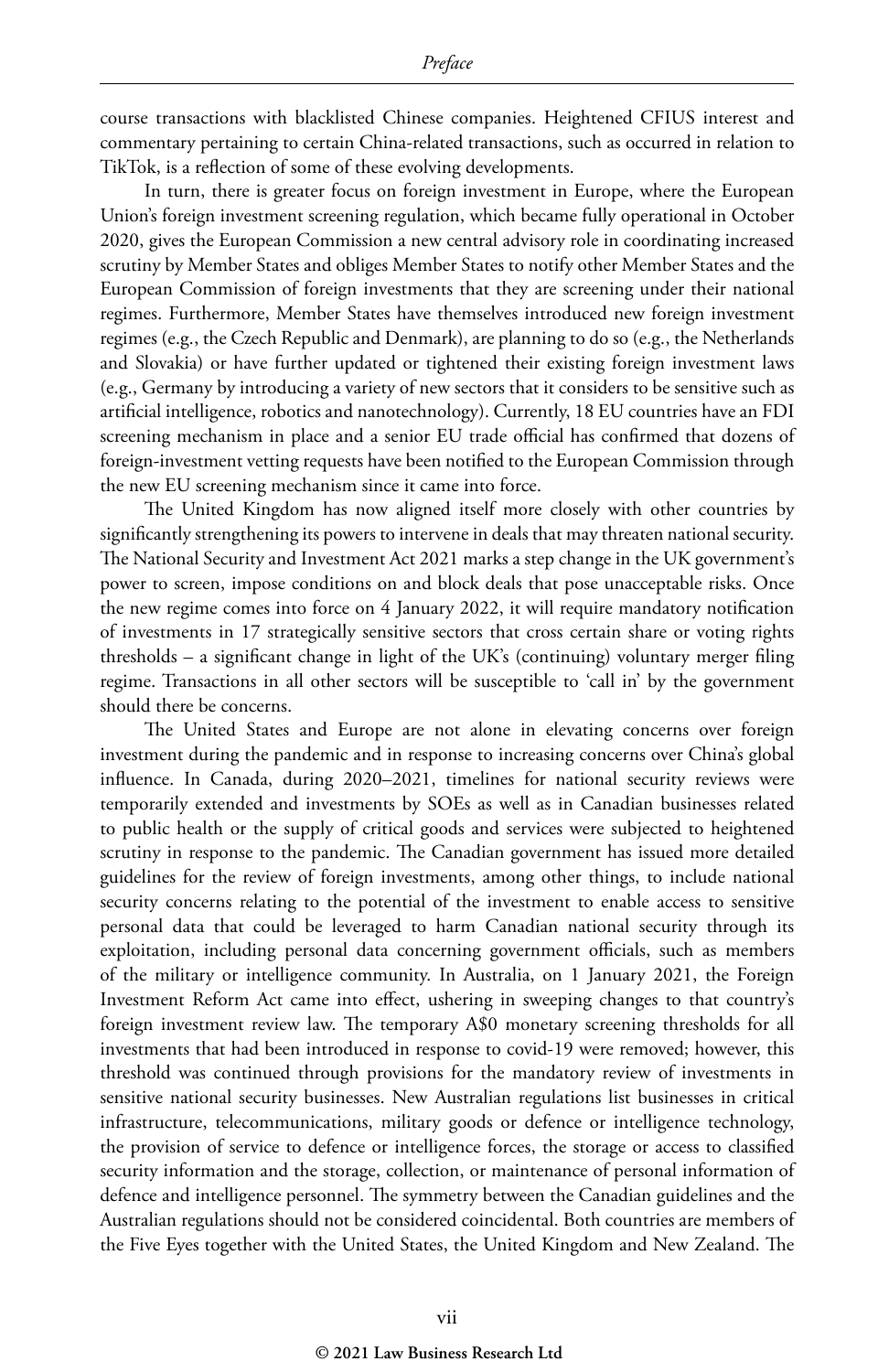Australian Treasurer has also been given new, stronger enforcement and review powers under the legislation, including a new 'last resort' power, under which the Treasurer may review previously approved transactions where national security risks have emerged after approval by the Foreign Investment Review Board.

In addition to these significant developments, differences in foreign investment regimes (including in the timing, procedure and thresholds for and substance of reviews) and the mandates of multiple agencies (often overlapping and sometimes conflicting) continue to contribute to the relatively uncertain and at times unpredictable foreign investment environment. This gives rise to greater risk of inconsistent decisions in multi-jurisdictional cases, with the potential for a significant 'chilling' effect on investment decisions and economic activity. Foreign investment regimes are increasingly challenged by the need to strike the right balance between maintaining the flexibility required to reach an appropriate decision in any given case and creating rules that are sufficiently clear and predictable to ensure that the home jurisdiction offers the benefits of an attractive investment climate notwithstanding extraordinary circumstances.

The recently increasing breadth, scope and timelines for proposed acquisitions by SOEs and other proposed acquisitions giving rise to national security considerations have raised a potentially challenging issue in the context of proposed acquisitions of failing firms. There is a widely held view that, as a result of the disruptive economic effects of the covid-19 pandemic, there may be a sizeable number of distressed industries and failing firms in sectors that have been most significantly impacted by the pandemic. The number of failing firm cases is likely to increase the longer the pandemic continues to substantially affect the timeline for economic recovery from the effects of the pandemic.

In this exceptional environment, there may be failing firm cases where the proposed acquirer is an SOE, which in some foreign direct investment reviews includes a corporation that may be influenced directly or indirectly by a foreign government. There may also be proposed acquisitions of failing entities in the public health or supply chain markets, which may be regarded as more sensitive transactions in the context of the pandemic. If these types of proposed acquisitions are subjected to increased scrutiny and longer timelines in foreign investment reviews where the acquiree is a failing firm, and to the extent that there may be a parallel competition review conducted on a considerably more expeditious basis, the proposed acquisition risks not being completed if the acquiree cannot be sustained during that period. That may lead to an anticompetitive acquirer with existing operations in the same jurisdiction becoming the only purchaser in a position to complete the proposed acquisition, thereby avoiding liquidation of the assets and loss of jobs. The same result may follow even where the proposed acquirer is not an SOE or the failing firm is not in an apparently sensitive business because the increasing scope and timelines for foreign investment reviews, coupled with continuing geopolitical tensions, may raise sufficient uncertainty to dissuade a foreign entity from making a proposed acquisition. These developments could have a significant impact on domestic market concentrations going forward.

With respect to the interface of national interest and public interest considerations and the evolving breadth of national security reviews, including, in some cases, as they may relate to or interface with, normative competition reviews, the American Bar Association Antitrust Law Section (ABA ALS) Task Force on National Interest and Competition Law prepared a report that was considered and approved by the Council of the ABA ALS in August 2019. In that report, the Task Force examined a number of cases in selected jurisdictions where these issues have been brought to the forefront. In addition, the ABA ALS Task Force on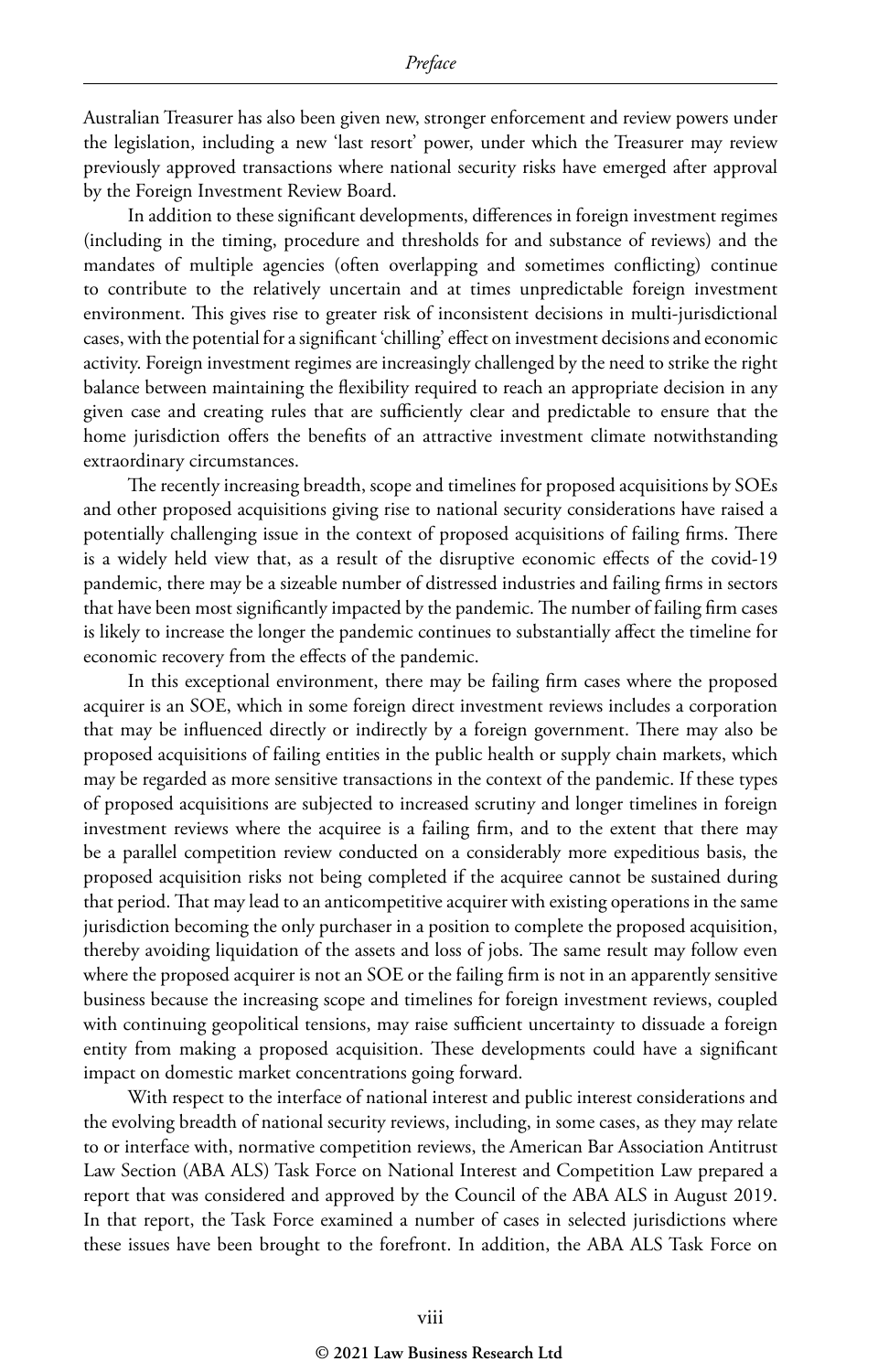the Future of Competition Law Standards has delivered a further report in early August 2021 to the Council of the ABA ALS that, among other subjects, has considered recent developments pertaining to national interests and national champions in competition reviews. These evolving considerations in competition reviews cannot be viewed in isolation from the increasing scope of national interest factors in foreign investment reviews.

In the context of these significant developments, we hope this publication will prove to be a valuable guide for parties considering a transaction that may trigger a foreign investment review, which often occurs in parallel with competition reviews. It provides relevant information on, and insights into, the framework of laws and regulations governing foreign investment in each of the 21 featured jurisdictions, including the timing and mechanics of any required foreign investment approvals, and other jurisdiction-specific practices. The focus is on practical and strategic considerations, including the key steps for foreign investors planning a major acquisition or otherwise seeking to do business in a particular jurisdiction. The recent trends and emerging issues described above and their implications are also examined in this publication. Parties would be well advised to thoroughly understand these issues and to engage with regulatory counsel early in the planning process so that deal risk can be properly assessed and managed. Having regard to the changing regulatory environment pertaining to foreign investment reviews and the evolving protectionism as well as geopolitical considerations across a number of jurisdictions, regulatory counsel may recommend approaching the relevant government authorities at a comparatively early stage to engage in constructive discussions and to obtain an initial view from government officials of the proposed transaction.

We are thankful to each of the chapter authors and their firms for the time and expertise they have contributed to this publication, and also thank Law Business Research for its ongoing support in advancing such an important and relevant initiative.

Please note that the views expressed in this book are those of the authors and not those of their firms, any specific clients, or the editors or publisher.

#### **Calvin Goldman QC**

The Law Office of Calvin Goldman, QC Toronto

**Michael Koch**  Goodmans LLP Toronto

**Alex Potter** Freshfields Bruckhaus Deringer LLP London

September 2021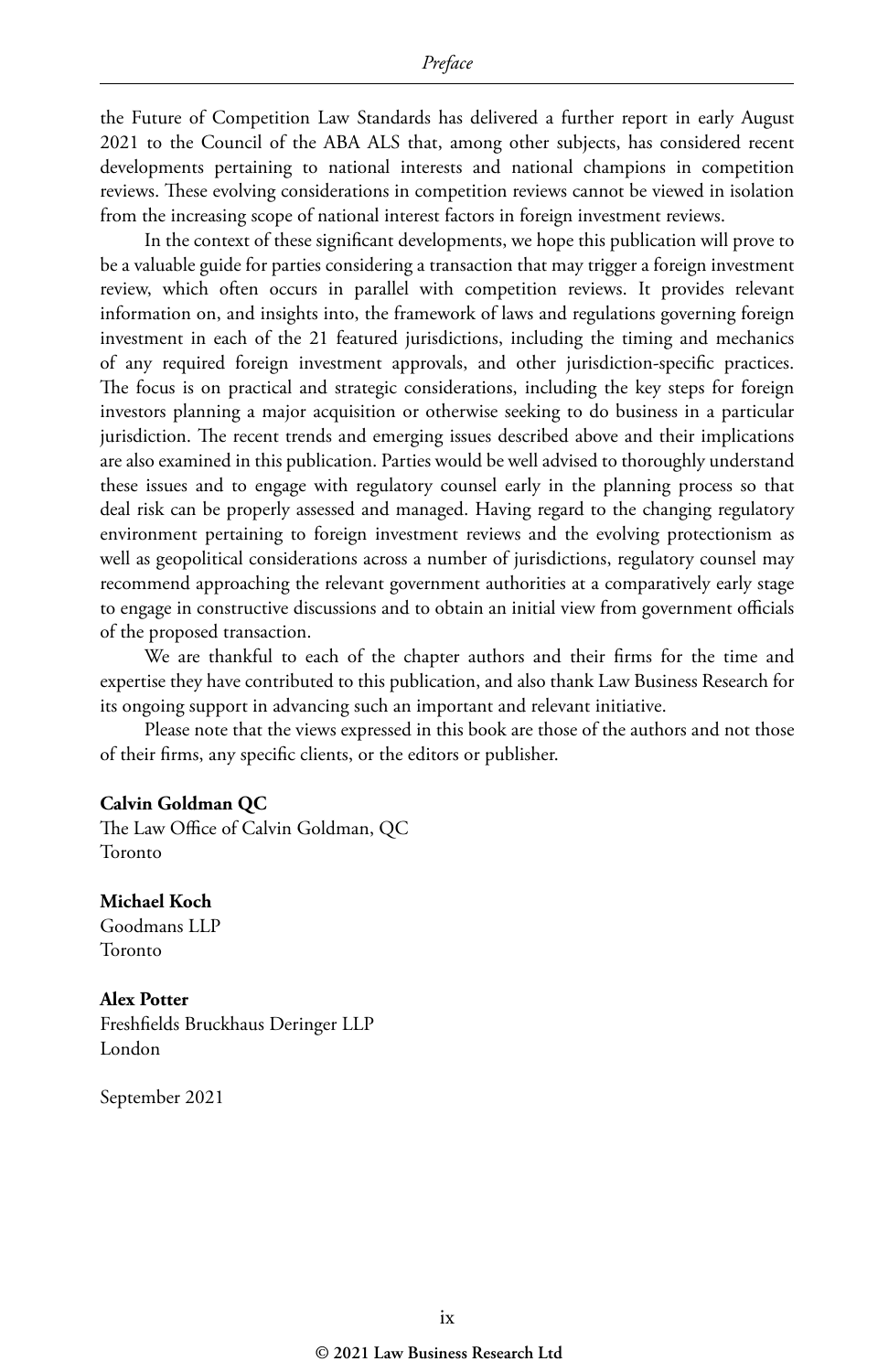## PORTUGAL

*Tânia Luísa Faria, Miguel Stokes, Margot Lopes Martins and Inês Drago*<sup>1</sup>

#### **I INTRODUCTION**

Portugal's legal environment encourages foreign investment. The country has no foreign capital entry restrictions and Portuguese law prohibits any discrimination between investments based on nationality. Currently, Portugal is still ranked first in the trading across borders ranking, an indicator that captures the time and cost for document preparation and compliance with border procedures to export and import goods.<sup>2</sup>

Portugal has a liberal economy, which has led to significant development and diversification of the Portuguese market. Non-EU trade partners maintain their importance (28.6 per cent of total exports in 2020), despite the key role assumed by EU Member States  $(71.4 \text{ per cent in } 2020).$ <sup>3</sup>

According to findings by the World Bank, Portugal is the 34th country in the world for ease of doing business, and 12th within the European Union (ranked above the Netherlands, Belgium and Italy).

According to the World Economic Forum,<sup>4</sup> Portugal has shown a satisfactorily performance level in its path to recovery from the covid-19 economic impacts, particularly in what concerns infrastructure update to accelerate the energy transition and broaden access to electricity and ICT (sixth highest score).

Despite the severe economic impact that the covid-19 pandemic has had globally, the effects of which are still difficult to assess with regard to the Portuguese economy, the Portuguese government has already published its economic recovery plan for the next 10 years, entitled Strategic Vision for Portugal's Economic Recovery Plan 2020–2030 (the Recovery Plan).5 This programme is essential to reactivate the Portuguese economy and restore it to the upward curve it was on before this external shock, notably by promoting foreign investment and contributing to public finances. For additional information regarding this programme, see Section VII.

<sup>1</sup> Tânia Luísa Faria is a counsel, Miguel Stokes is a senior associate, and Margot Lopes Martins and Inês Drago are junior associates at Uría Menéndez – Proença de Carvalho.

<sup>2</sup> World Bank Group, 'Doing Business 2020: Reforming to Create Jobs', http://documents1.worldbank.org/ curated/en/688761571934946384/pdf/Doing-Business-2020-Comparing-Business-Regulation-in-190- Economies.pdf.

<sup>3</sup> Source: Agência para o Investimento e Comércio Externo de Portugal, EPE (AICEP Portugal Global – Trade and Investment Agency), www.portugalglobal.pt.

<sup>4</sup> The Global Competitiveness Report 2020, World Economic Forum, https://www.weforum.org/reports/ the-global-competitiveness-report-2020/in-full.

<sup>5</sup> Visão Estratégica para o Plano de Recuperação Económica de Portugal 2020–2030 (21 July 2020), https:// www.portugal.gov.pt/download-ficheiros/ficheiro.aspx?v=2aed9c12-0854-4e93-a607-93080f914f5f.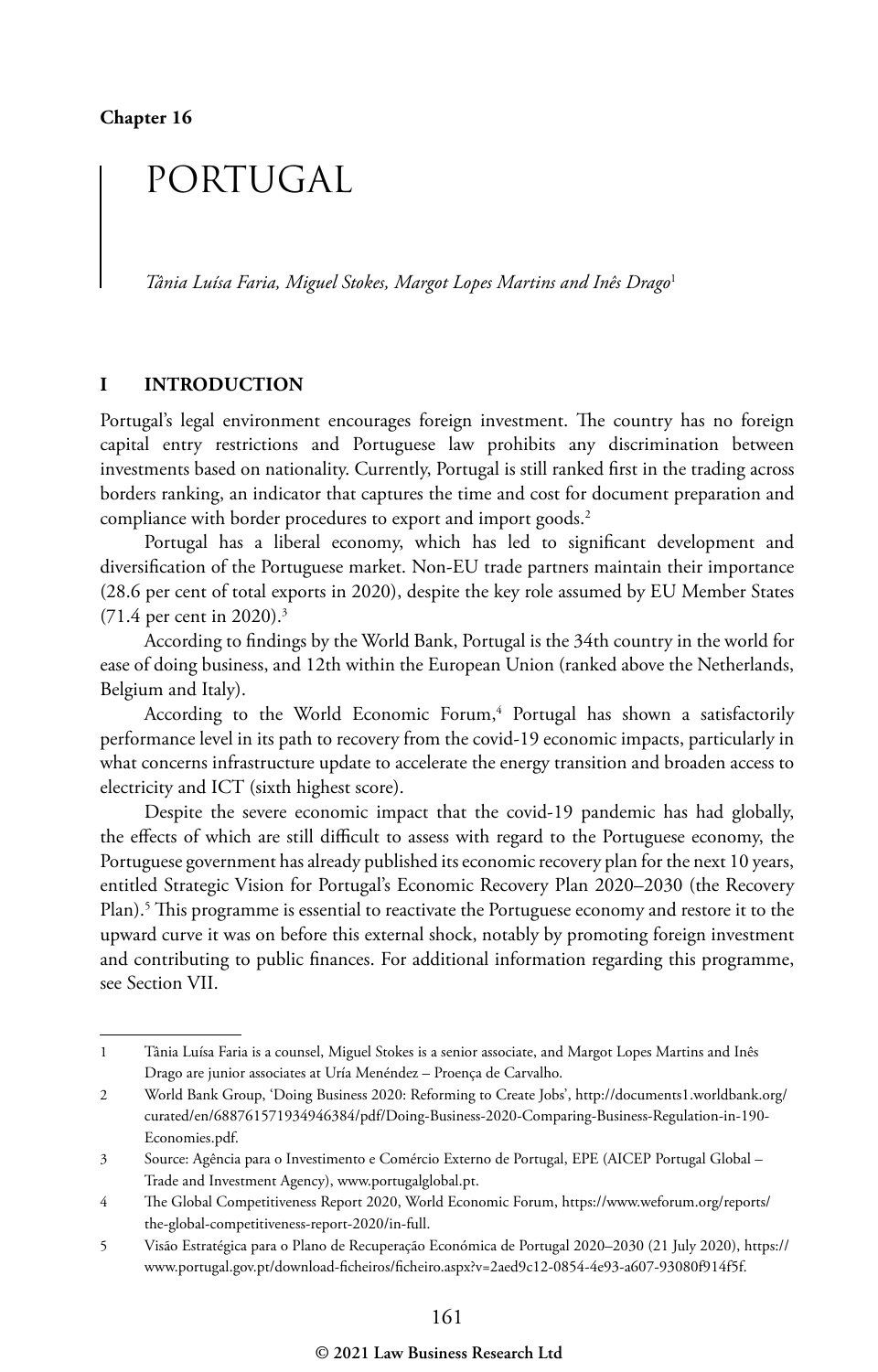#### **II FOREIGN INVESTMENT REGIME**

#### **i Preliminary note**

First, with regard to foreign direct investment (FDI) measures, it is essential to clarify that the Portuguese government has not implemented any restrictions as a result of the covid-19 pandemic and as such the Portuguese FDI legal framework<sup>6</sup> (which has been in force since 2014) has remained unchanged.

In fact, in 25 March 2020, the European Commission (EC) issued new guidance on foreign investment screening in response to the current health and economic crisis, aiming to preserve EU companies and critical assets, notably in areas such as health, medical research, biotechnology and infrastructure essential for security and public order. Following this guidance, some Member States have already announced measures introducing a more restrictive approach to foreign investment reviews in Europe. However, given that the EC guidance does not introduce any new binding laws in relation to foreign investment screening, either at EU or Member State level, the relevant Portuguese governmental authorities have taken no action in this direction nor announced any future measures and they are not expected to do so.

Therefore most foreign investment in Portugal continues to be unregulated. Nevertheless, authorisation is required for investment in sensitive areas, in particular defence and other regulated areas such as banking, media and financial services; however, the majority of requirements apply to both national and foreign investors. Foreign investors in Portugal must also take into consideration EU and national competition rules and other EU policies.

#### **ii Corporate**

#### *Legal environment*

As a general rule, Portuguese law does not impose any specific restrictions on foreigners or foreign investment in corporate matters.

Notably, regulations on the incorporation of companies, mergers and acquisitions, the day-to-day business activities, duties and liability of shareholders and directors, merger control and antitrust apply irrespective of nationality.

Notwithstanding the above, some differences in the treatment of Portuguese and foreign entities do exist under Portuguese law (although exceptional), such as the approach taken in connection with groups of companies.

#### *Regulation on affiliated companies and groups*

The Portuguese framework on corporate groups is based on the central concept of an 'affiliated company', which is deemed to exist upon the occurrence of legally defined types of relationships between companies.

Holding companies are legally authorised to direct the management of their subsidiaries if a company is wholly controlled by another company, or a company agrees to subject its management to the direction of another company (which may or may not be its parent company). Holding companies may also issue binding orders to the board of directors of

<sup>6</sup> Decree-Law No. 138/2014 of 15 September.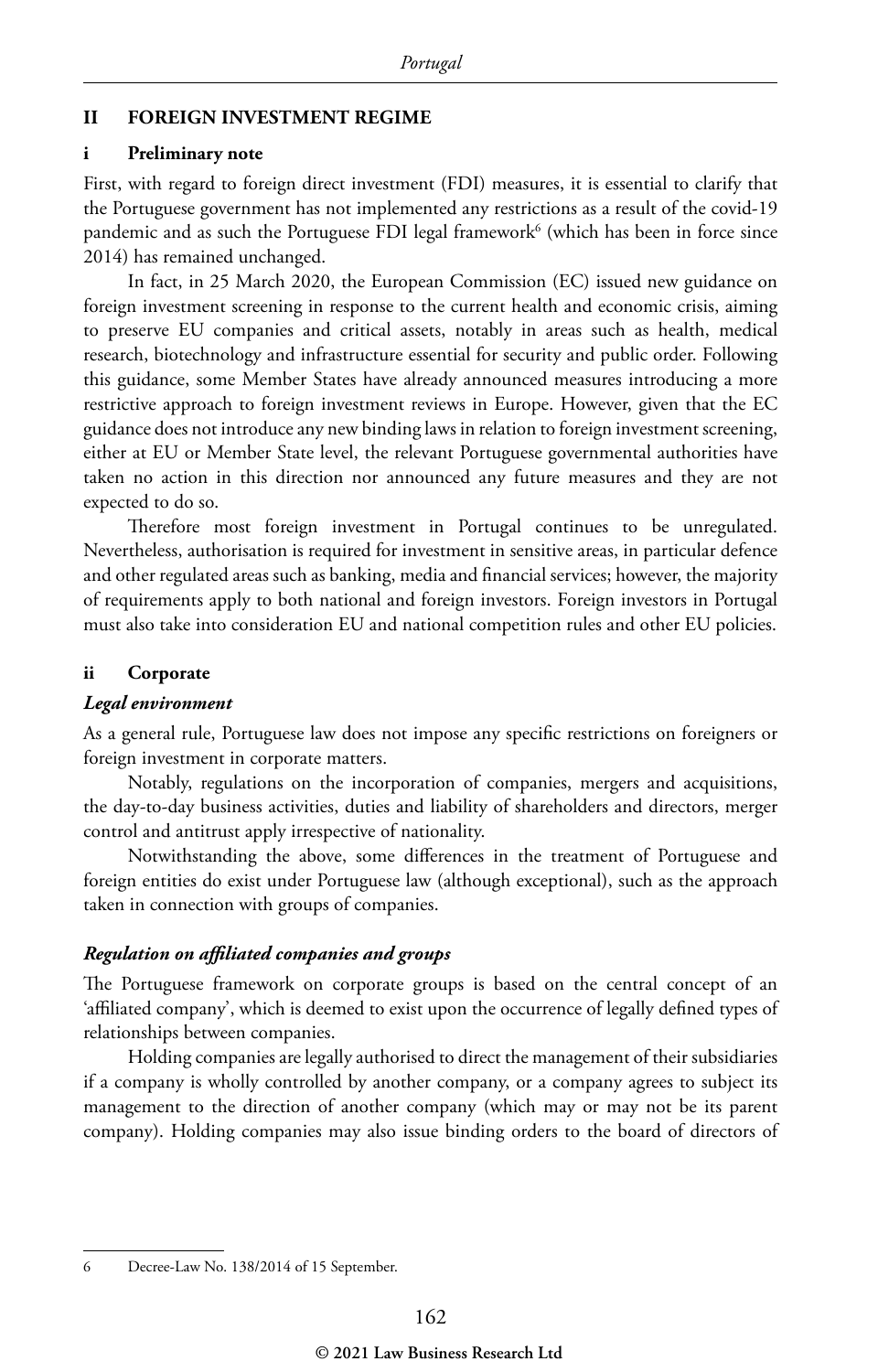subsidiaries. The orders may be disadvantageous to the controlled company if they serve the corporate group's interests or those of the holding company (despite the existence of specific limits).

This potential power is nevertheless counterbalanced by the requirement that the holding company comply with several duties in relation to the subsidiary's financial undertakings. The holding company is liable for all obligations of the subsidiary arising before or after the occurrence of the change in control, and the subsidiary may request that the holding company assume responsibility for its annual losses.

It is important to take into consideration that some of the aspects of the legal framework on groups and, in particular, the possibility of issuing binding orders and the liability of the holding company are only applicable if the registered offices of both companies are located in Portugal.7

#### **iii Regulated sectors**

#### *Banking and other financial institutions*

#### *Summary of supervisory system*

Under Portuguese law, the provision of banking services is a regulated activity that may only be carried out professionally by authorised credit institutions or financial companies and it remains subject to the supervisory powers of the regulatory authority of the Member State of origin.

Supervision of the Portuguese banking system is governed by the Portuguese Credit Institutions and Financial Companies Legal Framework, approved by Decree-Law 298/92 of 31 December, as amended, and the notices, instructions and circulars issued by the Bank of Portugal. The supervision of credit institutions and, in particular, their prudent supervision, including monitoring activities carried out abroad, is entrusted to the Bank of Portugal under its basic law enacted by Law 5/98 of 31 January, as amended, and Decree-Law 298/92.

#### *Insurance*

#### *Summary of supervisory system*

Under Portuguese law, insurance services are a regulated activity and may only be carried out professionally by authorised insurance companies and are subject to the supervisory powers of the regulatory authority of the Member State of origin.

Supervision of the Portuguese insurance system is governed pursuant to Decree-Law 94-B/98 of 17 April, as amended, which establishes the legal framework and requirements for taking up and pursuing insurance and reinsurance activities, and the regulations and circulars issued by the Portuguese Insurance and Pension Funds Supervisory Authority (ASF).

<sup>7</sup> Nevertheless, the Constitutional Court has already held that the holding company's liability, at least in connection with labour matters, cannot be excluded solely on the basis that its registered office is located abroad. Although these decisions have no general effect (because Portuguese law requires that the Constitutional Court issue at least three decisions on a particular matter to have such an effect), they may trigger a change in the framework.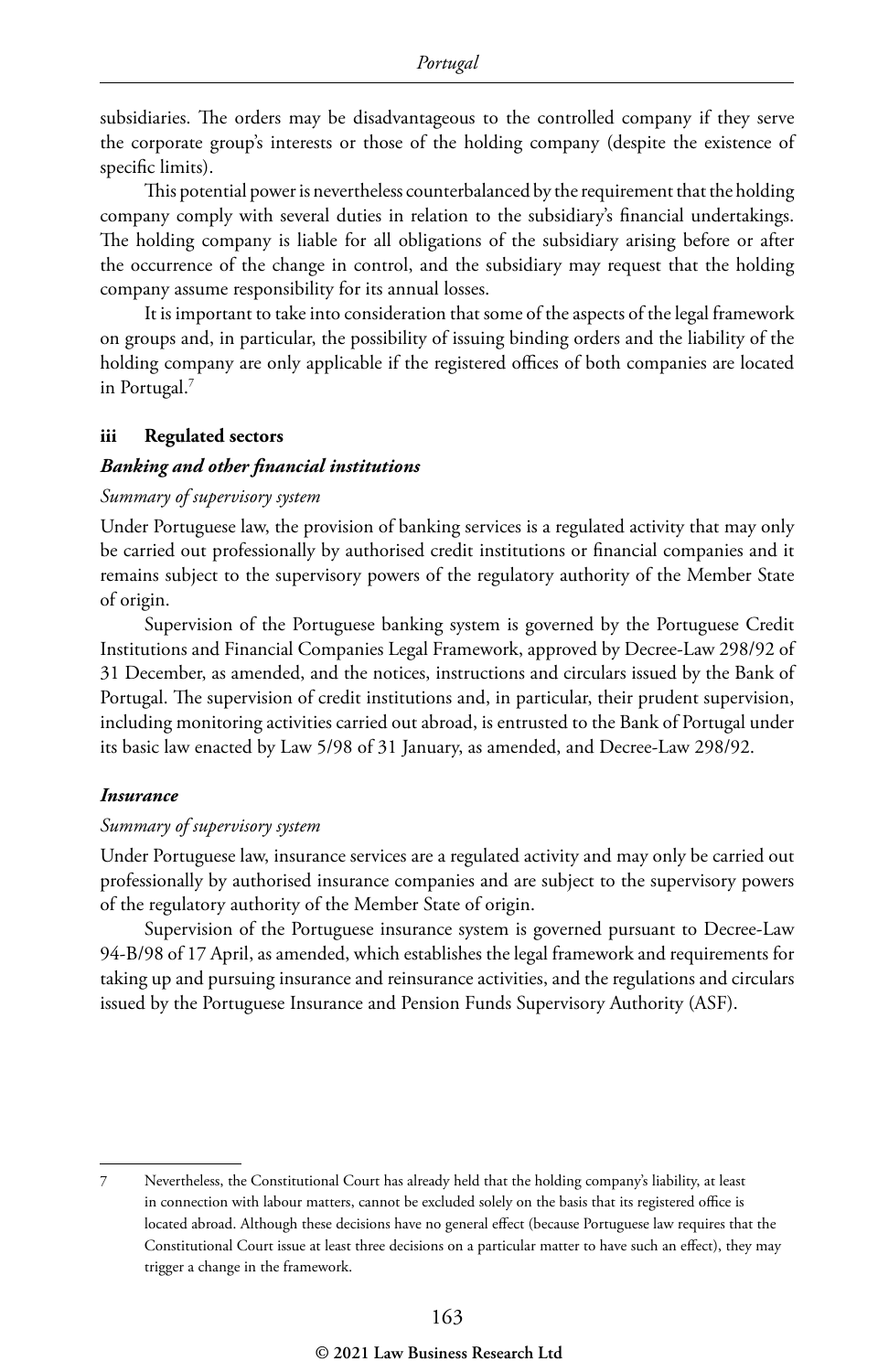#### *Energy*

#### *Summary of the supervisory system*

The supervision of energy production, transport, distribution and trade is regulated by Decree-Law 97/2002 of 12 April, as amended. Article 1 thereof establishes the Energy Sector Regulatory Authority as the domestic regulatory authority for the gas and electricity sectors.

#### *Production, transport, distribution and trade of electricity*

The legal framework for the production, transport, distribution and trade of electricity is regulated under Decree-Law 29/2006 of 15 February, as amended, which establishes the general grounds for the organisation and functioning of the national electricity system, and under Decree-Law 172/2006 of 23 August, as amended, which specifically regulates the production, transport, distribution and trade of electricity in Portugal.

#### *Production*

Decree-Law 172/2006 establishes that energy production activities under the ordinary regime are free, subject to the granting of a production licence following a request by the licensing entity.

#### *Transport and distribution*

Both the transporting and distribution of electricity will be carried out under a public service concession agreement awarded through a public tender, unless the concession is granted directly to a state-controlled entity. The concession is performed under a public service framework based on its classification as a public utility.

#### *Trading*

Decree-Law 172/2006 states that trade in electricity is free, subject to a licence granted by the licensing entity. The licence must be requested by a company that is registered in an EU Member State.

#### *Telecommunications*

The legal framework governing the telecommunications sector is regulated under Law 5/2004 of 10 February, as amended (the Electronic Communications Law).

Pursuant to the Electronic Communications Law, the provision of electronic communications networks or services requires a general authorisation. Companies that intend to offer networks and services of electronic communications must submit a short description to the regulator, ANACOM, of the network or service they wish to initiate, and give notice of the date on which the activity is expected to commence, further submitting any details necessary for their full identification under terms to be defined by ANACOM. Once that notification is made, undertakings may immediately commence the activity, subject to the limitations resulting from the allocation of rights to use frequencies and numbers.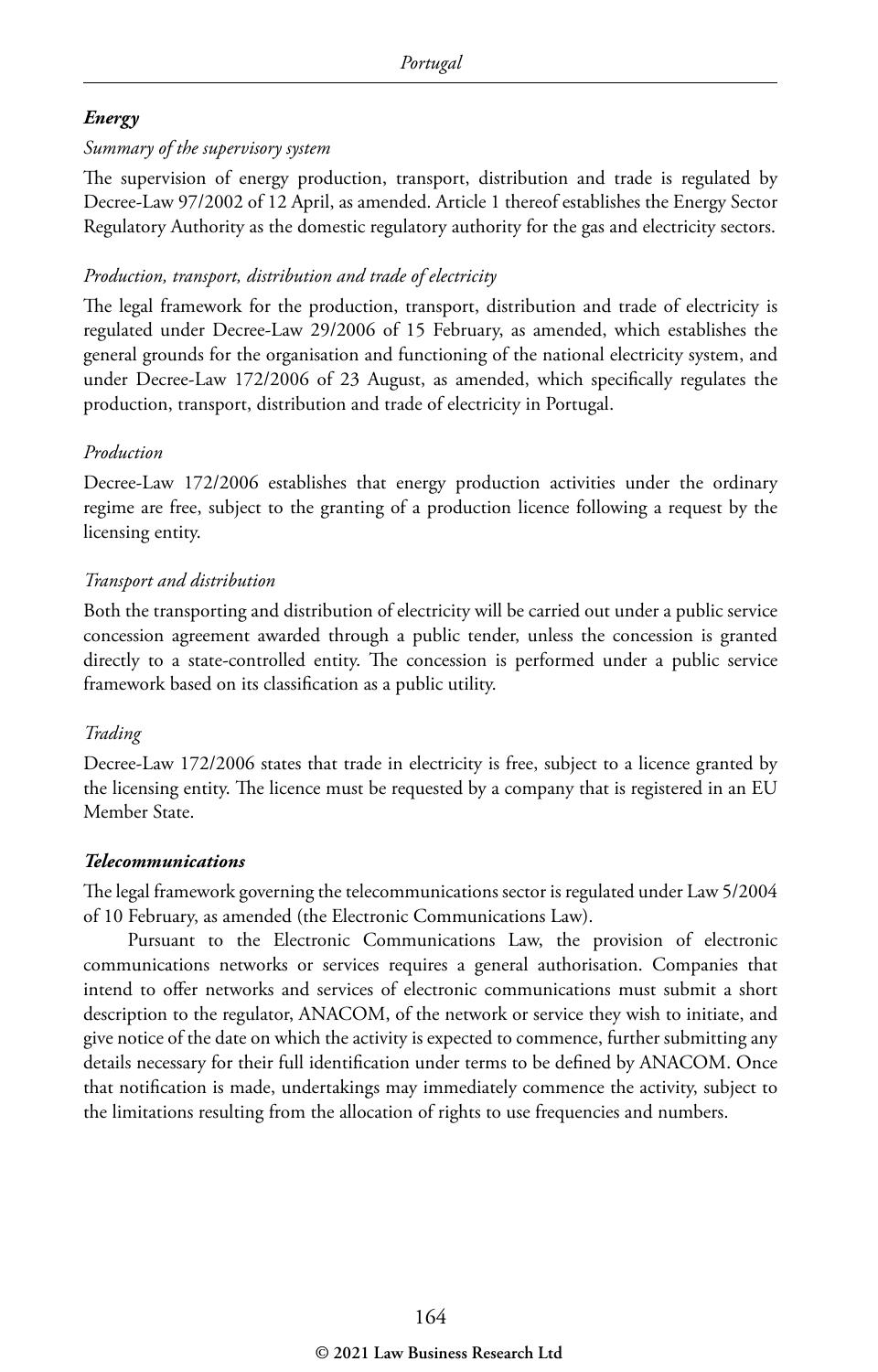#### *Television broadcasting*

The legal framework for television broadcasting is based on the Television Act,<sup>8</sup> which governs access to and the exercise of television activity. The main regulatory authority for such activity is the Portuguese Regulatory Authority for the Media.

The Television Act establishes that channel licences are granted through a public tender, and lays down restrictions regarding minimum capital requirements and the ownership of capital (in particular regarding political associations and trade unions, among others).

#### *Air transport*

Portuguese law does not impose any specific restrictions on foreigners or foreign investments in air transport matters. Most mandatory requirements and procedures are established in Regulation (EC) No. 1008/2008 of the European Parliament and of the Council of 28 September 2008 on common rules for the operation of air services in the Community. For an undertaking to be granted an operating licence by the competent licensing authority (in Portugal, the ANAC, pursuant to Decree-Law 40/2015 of 16 March), EU Member States or nationals of EU Member States must own more than 50 per cent of the undertaking and effectively control it, directly or indirectly, through one or more intermediate undertakings, except as otherwise established in an agreement with a third country to which the European Union is a party.

#### *Restricted activities*

In general, foreign and domestic companies are free to invest in any industry. However, there may be specific requirements when performing activities for the public administration sector, such as winning a bid for a concession contract.

Therefore, private firms, except when licensed by a public entity through an administrative contract, are prohibited from directly carrying out the following economic activities:

- *a* collection, treatment and distribution of drinking water and disposal of urban wastewater, both through fixed networks; and solid waste collection and treatment in the case of municipal and multi-municipal systems;
- *b* rail transportation operated for public service;
- *c* operation of seaports; and
- *d* exploitation of natural resources of the subsoil or that may be considered part of the public domain.

Similarly, foreign investment projects must be compatible with specific legal requirements if they could in any way potentially affect public policy, or safety or health matters.

Projects of this nature require an assessment of compliance with statutory requirements and preconditions established under Portuguese law.

Included in this category are activities concerning the production of weapons, munitions and war materials, or those that involve the exercise of public authority. Such activities must comply with legally mandatory conditions and requirements, and thus require specific licences. Access conditions and the pursuit of commerce and industry of goods and military technology are regulated by Law 49/2009 of 5 August, namely the conditions of

<sup>8</sup> Law 27/2007 of 30 July, implementing Council Directive 89/552/EEC – 'Television without Frontiers', as amended.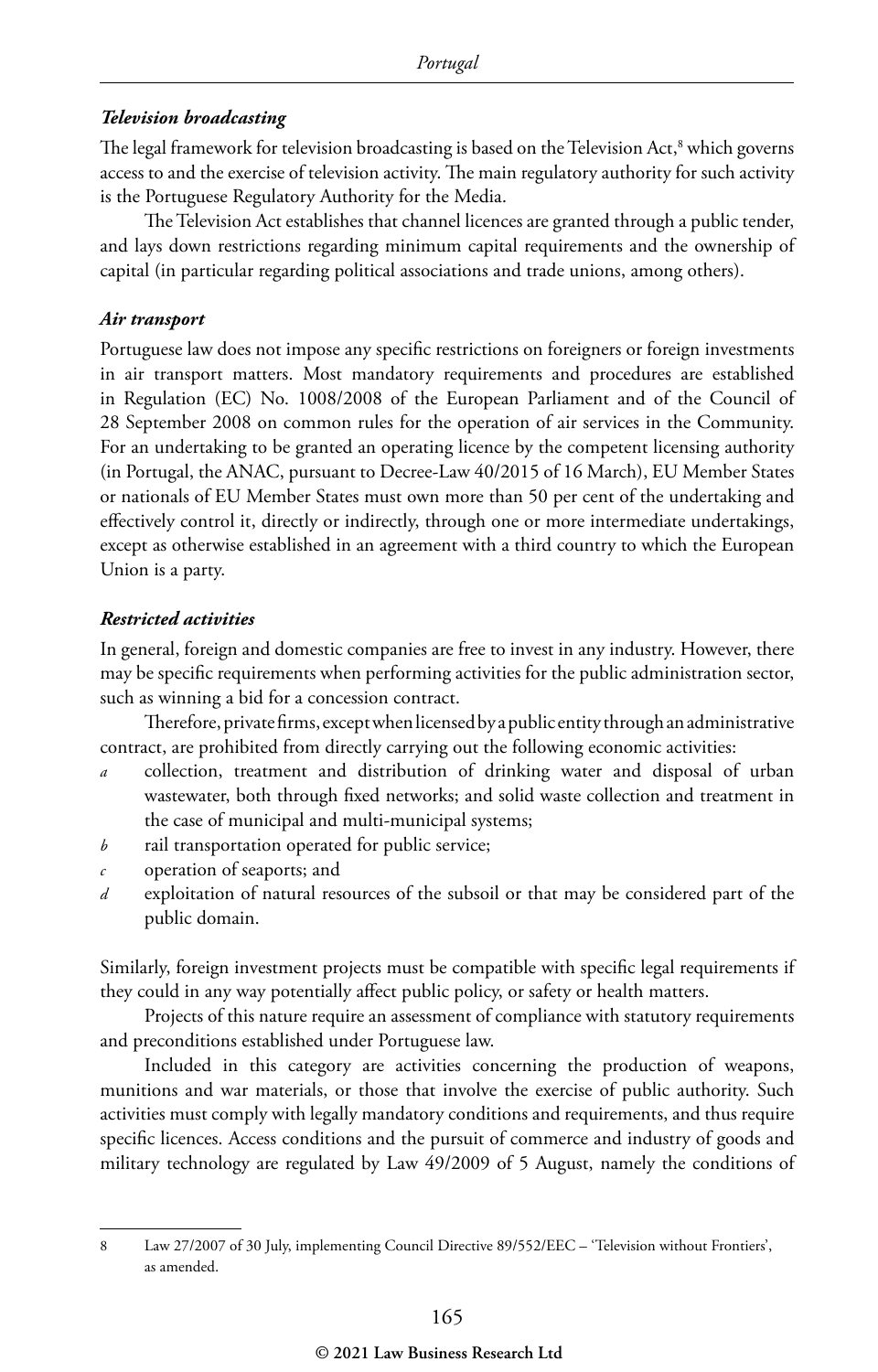access to trading activities (in addition to the purchase, sale and lease activities of any of its contractual forms, import, export, re-export activities or flows of military goods and technologies, as well as broker-related business) and industry (research, planning, testing, manufacturing, assembly, repair, modification, maintenance and demilitarisation of military goods or technology) of military goods and technologies, as well as military activities themselves, either by enterprises and individuals based in Portugal, or qualified entities in other EU Member States.

Non-European investment in national strategic assets – those in connection with the main infrastructures and assets related to defence and national security, or to the basic energy, transportation and communication services – may have to comply with the Strategic Assets Special Framework.9

The Strategic Assets Special Framework sets out some restrictions that specifically apply to entities from outside the European Union and the European Economic Area (Foreign Investors) that intend to acquire direct or indirect control (Control) over assets in specific sectors of the economy: main infrastructures and assets related to defence, national security, energy, transportation and communication services (Strategic Assets).

According to the framework set out in the Strategic Assets Special Framework, the Portuguese Council of Ministers, following a proposal by the Minister overseeing the sector to which the relevant Strategic Asset pertains (the Sector Minister), may oppose the conclusion of a transaction in relation to a Strategic Asset in the event that it results in the direct or indirect acquisition of control of that Strategic Asset by a Foreign Investor and that circumstance poses a real and severe threat to national security or the provision of basic services considered fundamental to the country. The procedure *ex officio* for clearing the acquisition of Control by a Foreign Investor over a Strategic Asset is outlined below.

- *a* Within 30 calendar days of the execution date of the relevant agreement (or other legal instrument, as applicable) pursuant to which the Foreign Investor will directly or indirectly acquire Control over a Strategic Asset, or of the date the transaction became public knowledge, if later, the Sector Minister may open an assessment procedure to determine the risk that the acquisition may pose to national security or the provision of basic services considered fundamental to the country.
- *b* When the procedure referred to in point a is opened, the Foreign Investor is legally obliged to provide all information and documentation requested by the Sector Minister. The Minister in charge of foreign affairs and the Minister in charge of national and homeland security are immediately notified of the opening of the procedure.
- *c* Within 60 calendar days of delivery by the Foreign Investor of the information or documentation requested by the Sector Minister, the Council of Ministers may oppose completion of the transaction envisaged by the Foreign Investor.
- *d* If the Council of Ministers opposes completion of the transaction envisaged by the Foreign Investor, the legal instruments underlying the transaction, and any subsequent acts related thereto, including transfer of ownership of the Strategic Asset, are null and void.
- The decision by the Council of Ministers to oppose completion of the transaction is subject to appeal by the Foreign Investor.

<sup>9</sup> Decree-Law 138/2014 of 15 September.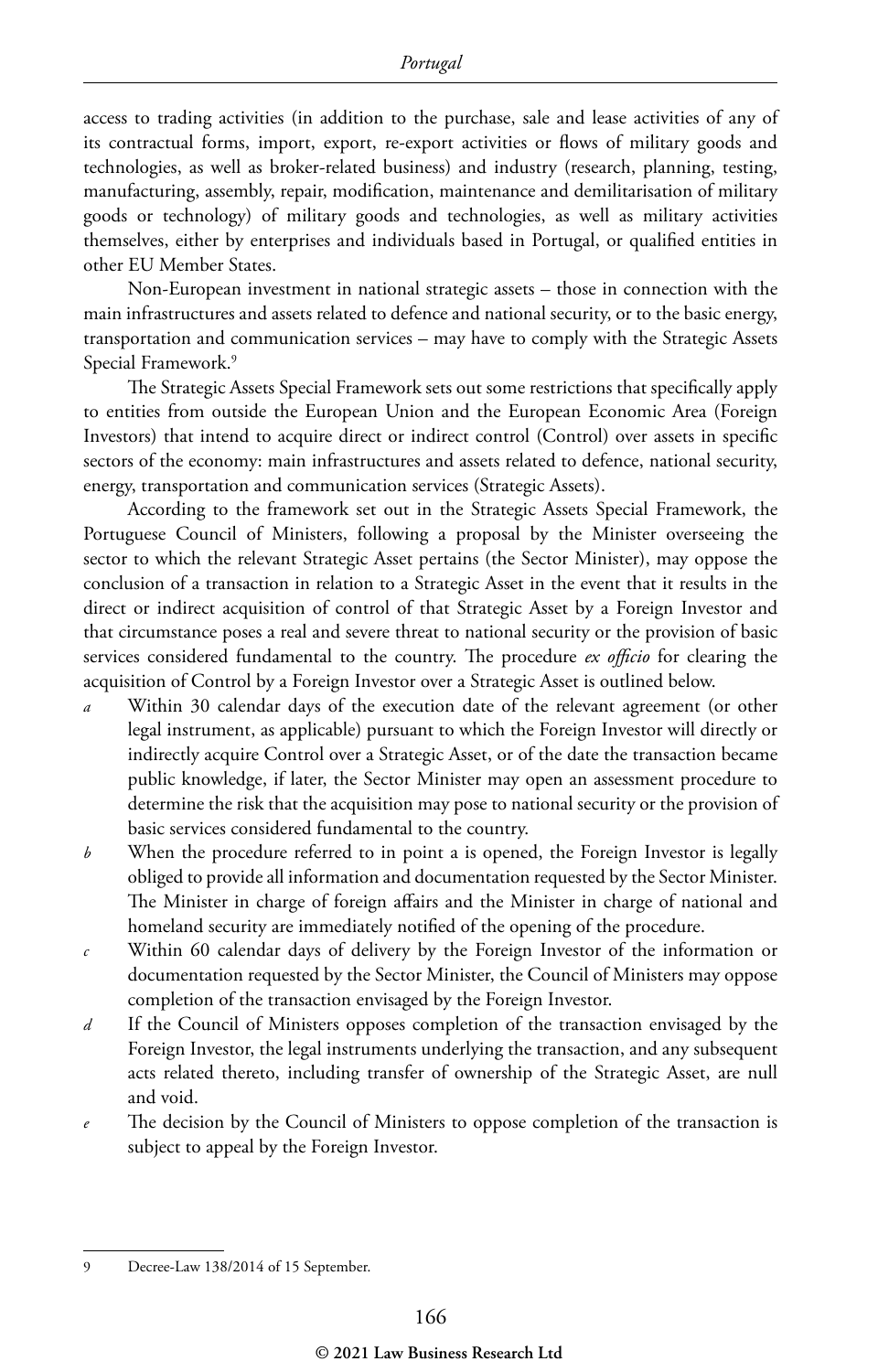In addition to the procedure *ex officio* described above, which is triggered by the Sector Minister, the Foreign Investor may, on its own initiative, request confirmation from the Sector Minister that the envisaged transaction will not be opposed by the Council of Ministers. If the request for confirmation is not answered within 30 days, the Strategic Assets Special Framework sets out that tacit confirmation is given. The request for confirmation must be accompanied by a description, by the Foreign Investor, of the terms and conditions of the intended transaction involving the acquisition of Control over the Strategic Asset.

The real and severe threat to national security or the provision of basic services considered fundamental to the country is asserted exclusively by the following criteria:

- the physical security and the integrity of the relevant Strategic Asset;
- *b* the permanent availability and operability of the relevant Strategic Asset, as well as its ability to fully comply with its obligations, in particular the functions of public service that are the responsibility of the entities that control them, in the terms prescribed by law;
- $c$  the continuity, regularity and quality of the services of public interest to be provided by the person or company who controls the relevant Strategic Asset; and
- *d* conservation of the confidentiality, imposed by law or public contract, of the data obtained during the course of activity by those who control the relevant Strategic Asset and of the technological resources required for management of the relevant Strategic Asset.

Moreover, the acquisition by a Foreign Investor of Control of a Strategic Asset is considered to be potentially capable of representing a threat to national and homeland security or to the provision of basic services considered to be fundamental for the country, whenever:

- there is serious evidence, based on objective factors, of the existence of a connection between the purchaser and third countries that:
	- does not observe the principles of the rule of law;
	- represents a risk to the international community as a result of the nature of its alliances;
	- maintains relations with criminal or terrorist organisations or with persons associated with such organisations, taking into account the official positions of the European Union in these matters, if any;
	- where the purchaser has used, in the past, a controlling shareholding held over other assets with the purpose of creating serious difficulties in the regular provision of essential public services in the country where it was located or in neighbouring countries; or
	- does not ensure that neither the allocation of the assets to its main function, nor their reversion at termination of the corresponding concession agreements, if applicable, in particular considering the absence of appropriate contractual provisions for said purpose; or
- *b* the relevant transaction alters the function of the relevant Strategic Asset, threatening the permanent availability and operability of the Strategic Asset to comply with its applicable obligations, in particular the functions of public service, in the terms prescribed by law.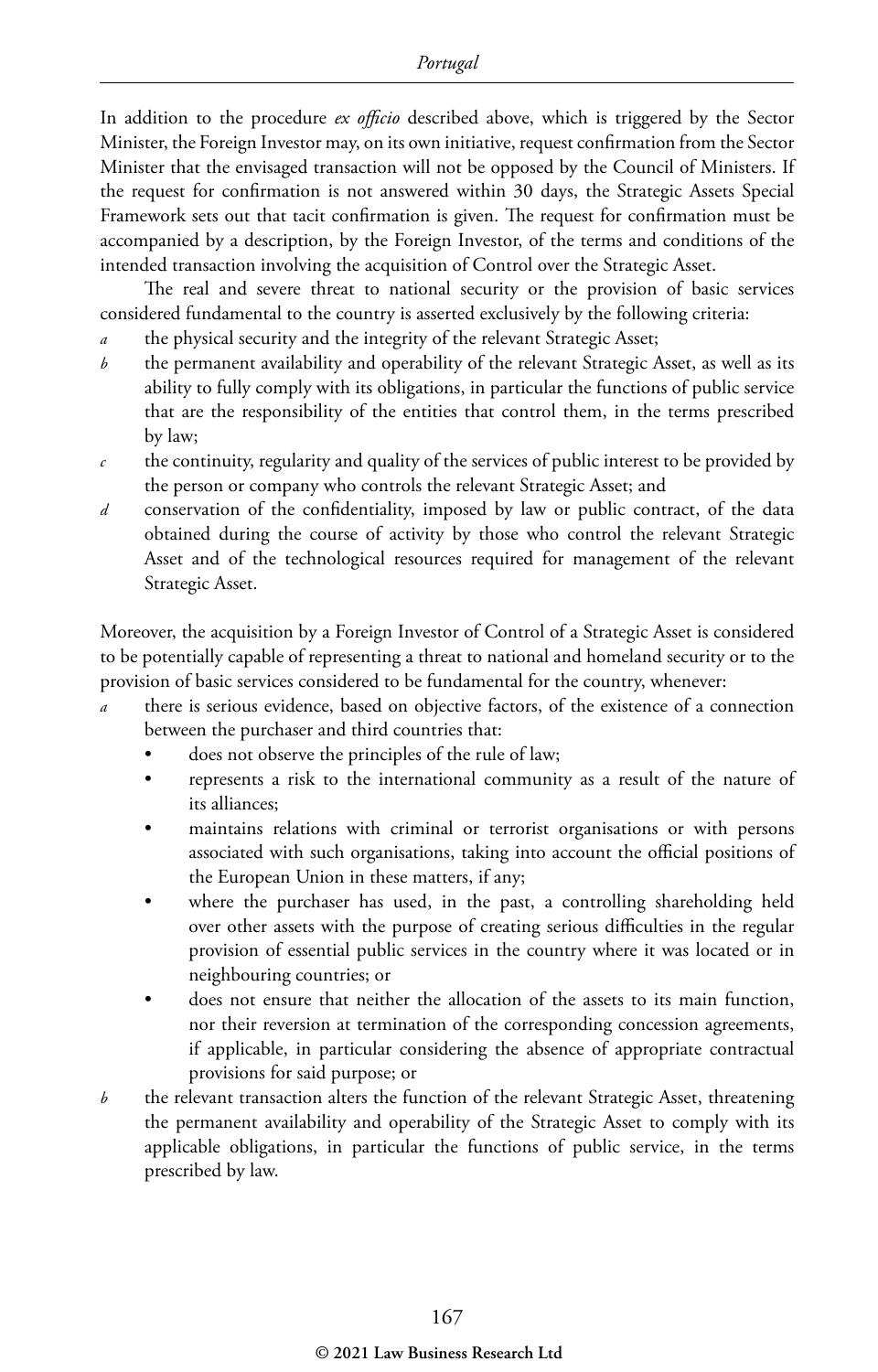#### **III TYPICAL TRANSACTIONAL STRUCTURES**

#### **i General environment**

In view of the prohibition against discrimination based on nationality, when setting up a transactional structure in Portugal, there is no need to involve a domestic partner and there are no specific obligations for foreign investors; the treatment of foreign and domestic investment in Portugal is identical.

In addition to enjoying the same conditions and rights as domestic companies, foreign companies are liable for the same taxes and must also satisfy social security payment deadlines.

Regarding exchange control and currency regulations, the Treaty on the Function of the European Union establishes the free movement of capital within the European Union and therefore, as a rule, all restrictions on capital movements and payments between EU Member States are prohibited. There are no exchange controls or currency regulations affecting inbound or outbound investment, the repatriation of income, capital or dividends, the holding of currency accounts or the settlement of currency trading transactions. However, there are separate restrictions relating to the provision of funds or dealing with the assets of certain individuals and entities (e.g., entities linked to terrorism and recognised terrorist organisations).

#### **ii Setting up a business in Portugal**

Foreign investors typically choose a transaction structure that allows them to directly invest in Portugal. The two most important structures involve the incorporation or acquisition of a subsidiary or the establishment of a branch. The choice between the two options is determined primarily on the basis of commercial reasons, given that the opening and registration costs involved, as well as the tax and accounting duties, are generally similar.

A subsidiary is an independent legal entity that may be incorporated under any of the structures established under Portuguese law.

The most frequently used structures are limited liability companies and public limited companies. Both limit the shareholders' liability for the company's obligations to the amount invested as share capital. A foreign investor's choice between a limited liability company and a public limited company primarily depends on the simplicity of the corporate and management structure, the investment to be made as share capital and any confidentiality issues surrounding shareholdings in the company.

The process of incorporating a company in Portugal was recently amended to simplify the process. A company may be set up by means of a private document signed by the shareholders whose signatures are certified by a notary or a lawyer, unless a more formal instrument is required to transfer the assets brought into the company (in which case a notarial deed must be executed). Registration with the Commercial Registry takes only a few days.

#### *Establishing a branch*

Any foreign corporation seeking to carry out activities in Portugal for a period longer than one year must arrange permanent representation in Portugal. If the activity has minimum material substance, that representation may be carried out through a branch. The branch is not deemed an autonomous legal entity and, consequently, the foreign company will be liable for all actions carried out by its local branch. The branch must have a representative with general managerial powers and be registered with the Commercial Registry.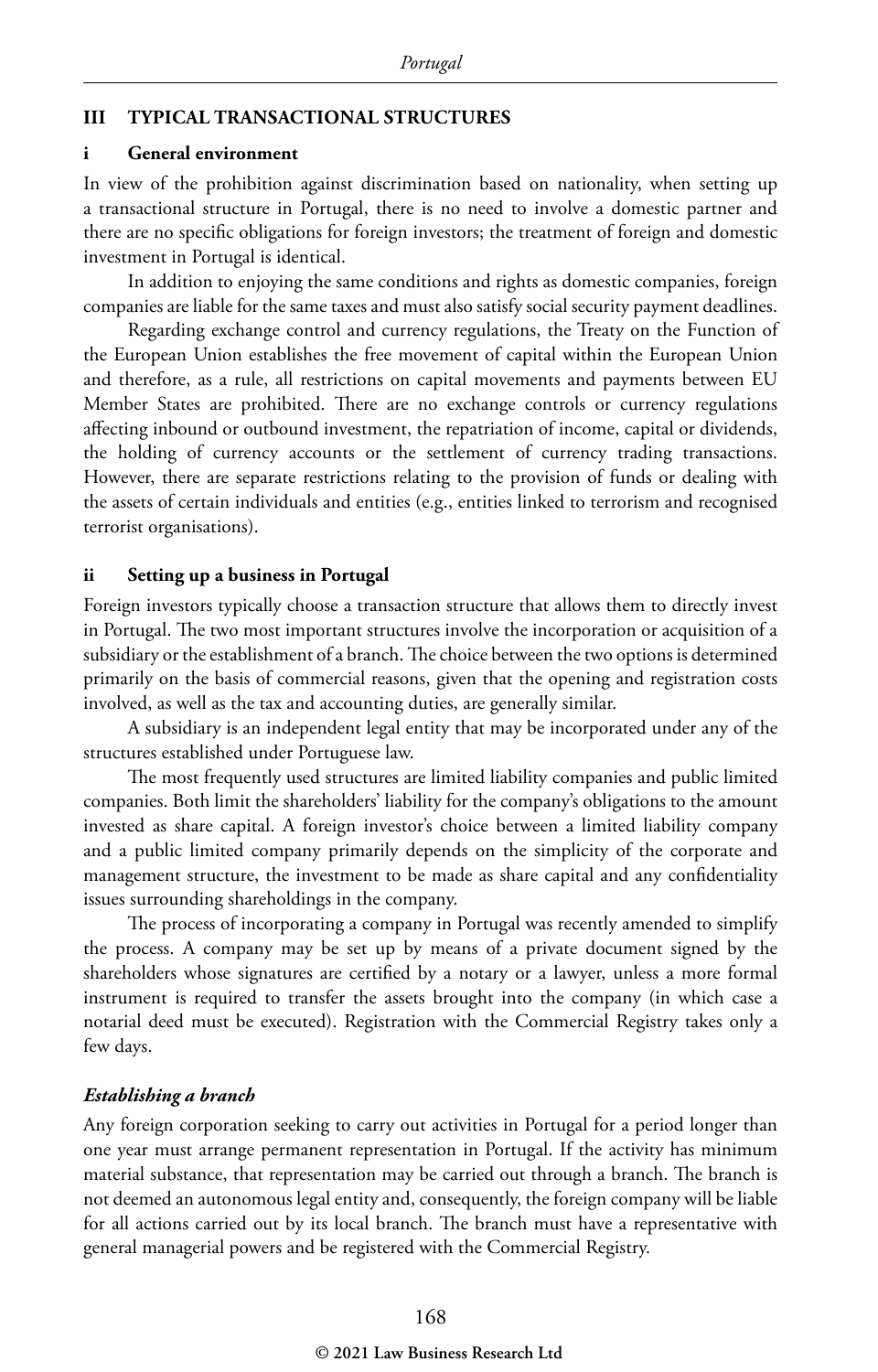#### **iii Corporate law residency requirements**

Under Portuguese law, a tax identification number is mandatory for both natural and legal persons, whether domestic or foreign, who hold obligations or intend to exercise their rights in relation to the tax authorities pursuant to Decree-Law 14/2013 of 28 January. A tax identification number is obtained by filing specific documentation with the tax authorities regarding residency in the country of origin and, in certain cases, by appointing a representative.

No tax issue should arise from a non-Portuguese resident's application for a Portuguese taxpayer number. In particular, obtaining a Portuguese taxpayer number does not imply that the non-resident individual will be taxed in Portugal as a Portuguese resident taxpayer, or that the individuals will be subject to Portuguese income tax as a non-resident on income obtained abroad; they will only be taxed in Portugal on income considered to have been obtained within Portuguese territory, if and when applicable.

#### **IV REVIEW PROCEDURE**

According to Portuguese law, there are thresholds for notification and review, and special situations regarding the regimes governing banking and other financial institutions, insurance and television broadcasting.

#### **i Banking and other financial institutions**

#### *Change of control and takeover bids*

The acquisition of a qualified holding in a Portuguese credit institution triggers disclosure duties whenever legally established thresholds are reached.<sup>10</sup>

Under Portuguese law, any natural or legal person (whether domestic or foreign) who intends to directly or indirectly hold or increase a qualified holding in a Portuguese credit institution must give prior notice to the Bank of Portugal of that intention.

A qualified holding in a Portuguese credit institution is any direct or indirect holding (as defined by law) of at least 10 per cent of the share capital or voting rights of the entity in which the stake is held, or a stake that allows the holder to exercise significant influence over the management of that entity.

Prior notice must also be given to the Bank of Portugal regarding actions that involve an increase in a qualified holding whenever the proportion of the voting rights or share capital held would reach or exceed any of the statutory limits (10 per cent, 20 per cent, one-third or 50 per cent), or when the credit institution becomes a subsidiary of the acquiring company.

If the action involves an increase in a qualified holding to above the 50 per cent limit, the Bank of Portugal shall forward the notification and a proposal for a decision to oppose, or not to oppose, the acquisition to the European Central Bank, at least 10 working days before the expiry of the relevant assessment period. The European Central Bank shall then decide whether to oppose or not to oppose to the acquisition.

Actions or events that result in the acquisition or increase of a holding representing at least 5 per cent of the share capital or the voting rights of a credit institution must also be notified to the Bank of Portugal within 15 days of their occurrence. The Bank of Portugal is obliged to inform the party concerned if the holding is to be deemed a qualified holding.

<sup>10</sup> Applicable merger control rules must also be observed.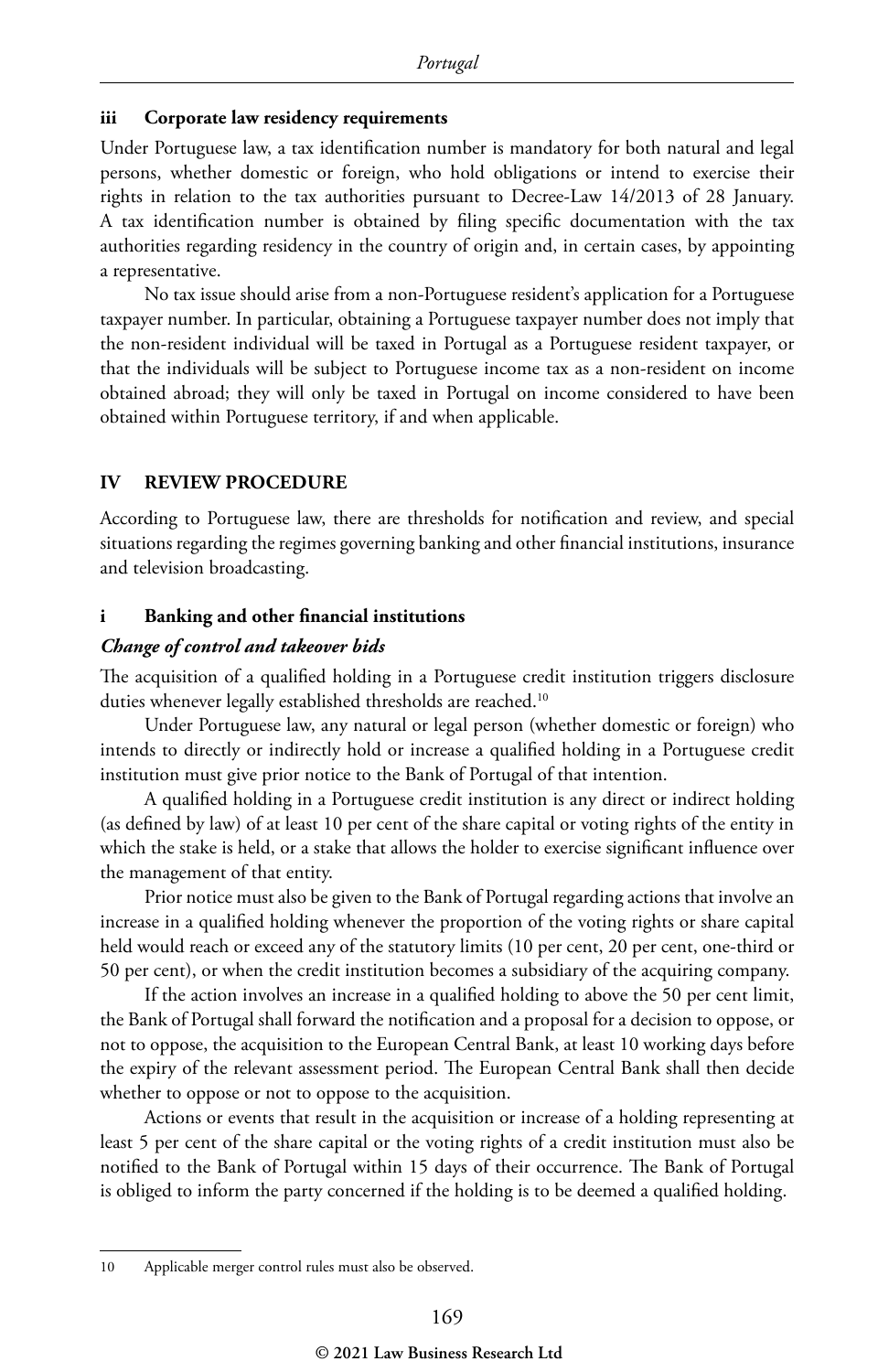Additionally, as with any lasting change of control over an undertaking with a market presence for competition purposes that meets any of the notification thresholds set out in the Portuguese Competition  $Act^{11}$  and the EC Merger Regulation,<sup>12</sup> the acquisition of control over a credit institution or its assets<sup>13</sup> is subject to prior merger control review by the Portuguese Competition Authority (AdC)<sup>14</sup> or the EC, depending on the scale of the change of control (see Section VI.ii).

#### *Notifications and approvals*

The incorporation of a Portuguese credit institution is subject to authorisation granted by the Bank of Portugal.

Authorisation will be granted by the Ministry of Finance if the matter involves establishing within Portuguese territory a branch of a credit institution whose registered office is located in a non-EU Member State (although that power may be delegated to the Bank of Portugal).

In addition, if from a competition standpoint the transaction is a concentration and meets the relevant merger control notification thresholds, it is mandatory to notify the AdC or the EC and obtain clearance before implementing the transaction (see Section VI.ii).

#### *Voting caps*

The legal framework for credit institutions and financial companies has been amended by Decree-Law 20/2016 of 20 April, which determined that it is the duty of credit institutions whose by-laws include voting caps, to vote on their maintenance or removal every five years to avoid the relevant voting cap being removed ope legis. In the event that removal of the voting cap is proposed by the board of directors, the relevant resolution of the shareholders' meeting is subject neither to the voting cap nor to special quorum requirements set out in the by-laws for removal of the voting cap.

#### **ii Insurance**

#### *Change of control and takeover bids*

The acquisition of a qualified holding in a Portuguese insurance undertaking triggers disclosure duties whenever the established thresholds are reached.

Any natural or legal person (whether domestic or foreign) who intends to hold or increase, directly or indirectly (as defined by law), a qualified holding in a Portuguese insurance undertaking must give prior notice to the ASF of its intention.

A qualified holding in a Portuguese insurance undertaking is a direct or indirect holding (as defined by law) of at least 10 per cent of the share capital or voting rights of the entity in which a stake is held, or a stake that allows the holder to exercise significant influence over the management of that entity.

14 Autoridade da Concorrência.

<sup>11</sup> Article 37(1) of Law No. 19/2012 of 8 May 2012.

<sup>12</sup> Council Regulation (EC) No. 139/2004 of 20 January 2004 on the control of concentrations between undertakings.

<sup>13</sup> The acquisition of assets will only constitute a concentration if the assets constitute an activity resulting in a presence on a market to which a turnover can be attributed.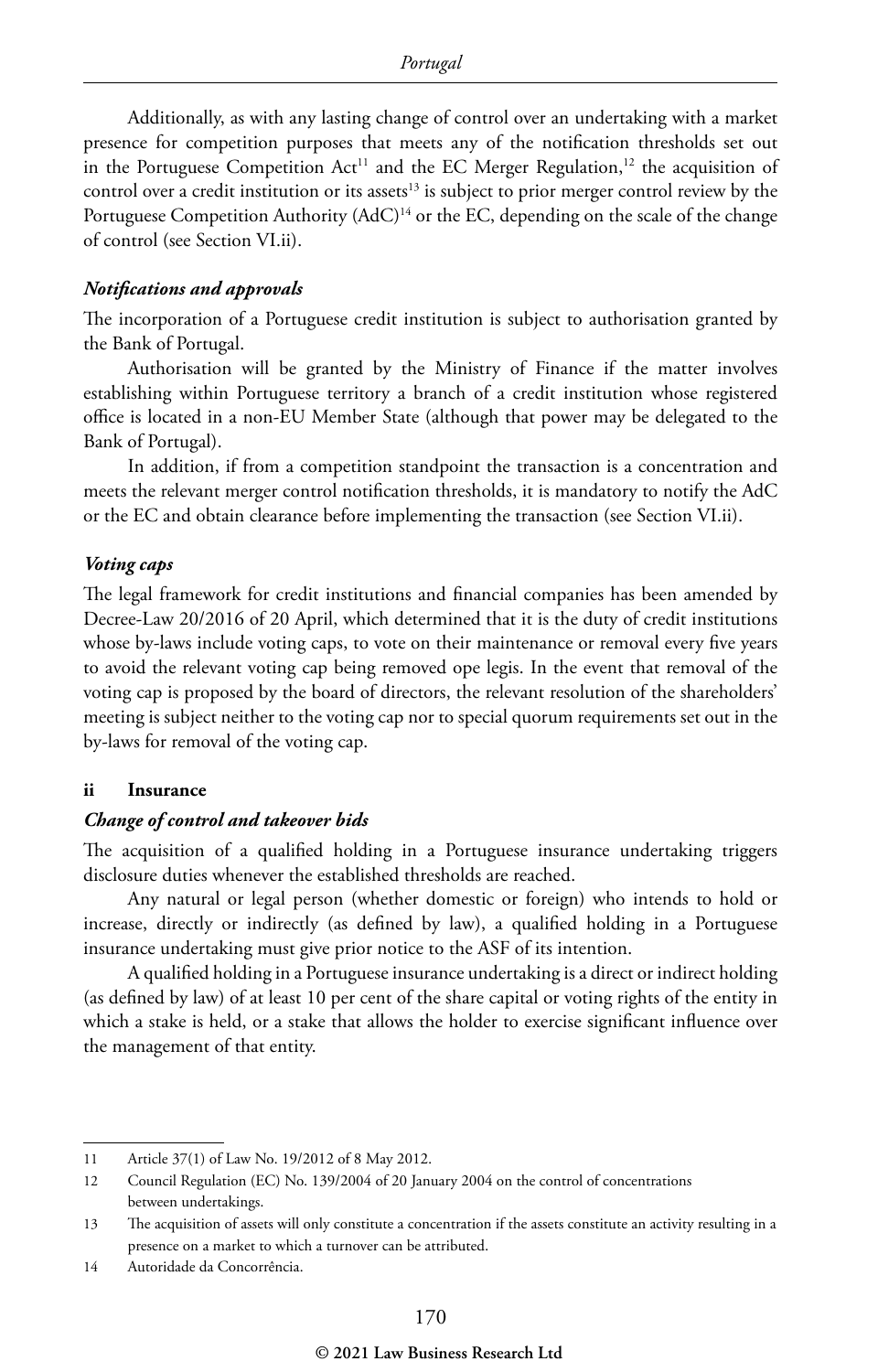Prior notice must also be given to the ASF regarding actions that involve an increase in a qualified holding whenever the proportion of the voting rights or share capital held would reach, exceed or fall below any of the thresholds (20 per cent, one-third or 50 per cent), or when the insurance undertaking becomes a subsidiary of the acquiring company. Whenever the proportion of the voting rights or share capital reaches, exceeds or falls below 10 per cent, notice must be provided to the ASF within 15 days of the triggering event.

Furthermore, as with undertakings in the banking sector, a lasting change in the control structure of an insurance undertaking is subject to prior merger control review, provided that the concentration meets the applicable notification thresholds (see Section VI.ii).

#### *Notifications and approvals*

The incorporation of a Portuguese insurance undertaking is subject to the ASF's authorisation. The authorisation covers the entire EU territory.

In the event of establishing a branch in Portuguese territory of an insurance undertaking that has a registered office in a non-EU Member State<sup>15</sup>, the Ministry of Finance will grant the authorisation (or that power will be delegated to the ASF). An authorised agent must be appointed.

If the concentration meets the merger control criteria, it is also mandatory to notify the operation to the AdC or the EC (see Section VI.ii).

#### **iii Television broadcasting**

The Television Act sets out the obligation of transparency<sup>16</sup> of broadcasters' property and management by requiring that the shareholders of a broadcaster, the composition of members of a broadcaster's administration and management, and identification of the people in charge of the orientation and supervision of a broadcaster's contents, be published on the broadcaster's website and updated during the seven days following the occurrence of the corresponding relevant fact; that is, whenever $17$ :

- *a* a shareholder reaches or exceeds 5, 10, 20, 30, 40 or 50 per cent of its share capital or voting rights;
- *b* a shareholder reduces its shareholding to a value that is less than each of the above percentages;
- *c* a change of control of the broadcaster occurs; or
- *d* a modification occurs in the composition of the members of administration or management, or in the structure of the orientation and supervision of its contents.

<sup>15</sup> Special rules apply to the establishment in Portugal of a branch of an insurance undertaking that has its registered offices in Switzerland.

<sup>16</sup> Similar rules also exist for radio and written press activities.

<sup>17</sup> Applicable merger control rules must also be observed.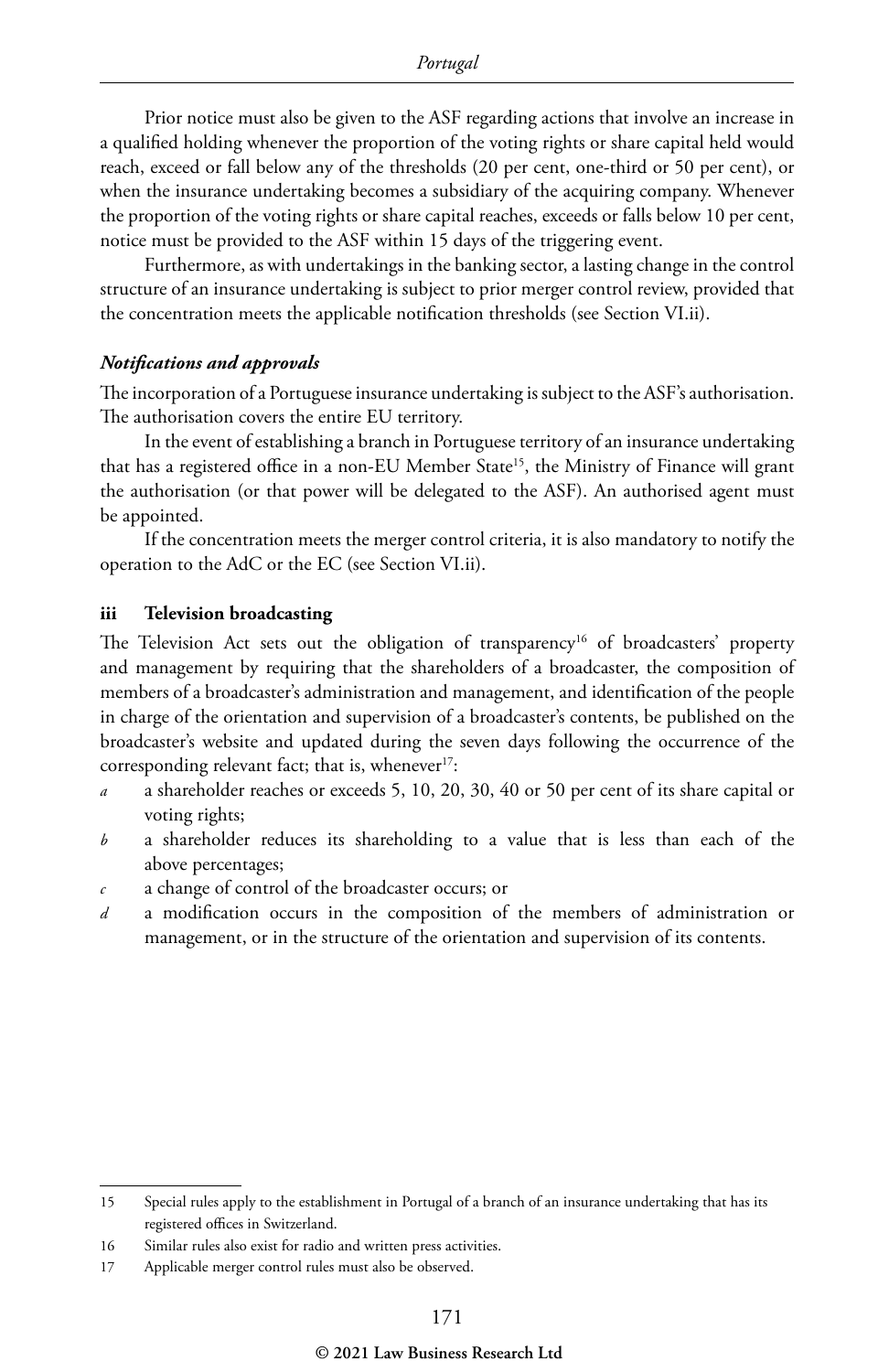#### **V FOREIGN INVESTOR PROTECTION**

Concerning the protection of foreign investors, arrangements for the reciprocal protection and promotion of investments, which are bilateral instruments containing binding measures to create more favourable conditions for investments by investors of one signatory state in the territory of another, ensure more favourable treatment of investors and guarantee complete security and protection of investments already made, on a reciprocal basis.

According to the agency for investment and external commerce, AICEP Portugal Global – Trade and Investment Agency, the arrangements cover four major areas:

- *a* entry of investments;
- *b* treatment of investments;
- *c* expropriation and losses realised on investments; and
- *d* conflict resolution.<sup>18</sup>

Investment in Portugal and the globalisation of the Portuguese economy are supported by a set of tools offered through the National Strategic Reference Framework for the next planning period of EU-level economic and social cohesion funds.

In general, incentive mechanisms usually comprise a set of repayable incentives (fixed-term interest-free loans). A repayable incentive may be replaced by interest-rate benefits, provided that they are stipulated in a call for tenders, or converted into a non-repayable incentive, depending on the performance evaluation of a project, as set out in applicable incentive rules, up to a maximum of a certain percentage of incentives to be granted. In certain cases, or for certain expense categories, incentives may be allocated directly in the form of non-repayable incentives (grants).<sup>19</sup>

Incentives are set out in investment agreements with the government in return for making investments and achieving specific contractually stipulated targets.

Securing incentives is generally subject to a process of submitting offers in competitive bids, in which projects are evaluated and selected in decreasing order of merit up to a budget limit set in the call for tenders, according to a set of selection criteria and based on a calculation method defined in the call for tenders.

Certain projects, in view of their strategic importance (including the size of the investment), may bypass the bidding process. Thus, for example, special-regime projects are exempt from a competitive bid. Special-regime projects may also benefit from a more flexible system for investment-contract negotiations, either in terms of setting goals or, in respect of specific limits, setting the amount and type of incentives to be granted.

<sup>18</sup> More information about Portugal's Agreements for the Reciprocal Protection and Promotion of Investments can be found at www.portugalglobal.pt/EN/InvestInPortugal/internationalagreements/Paginas/ InternationalAgreementsAgreementsfortheReciprocalProtectionandPromotionofInvestments.aspx.

<sup>19</sup> Incentive mechanisms promoted by the state should also comply with the applicable EU state aid rules.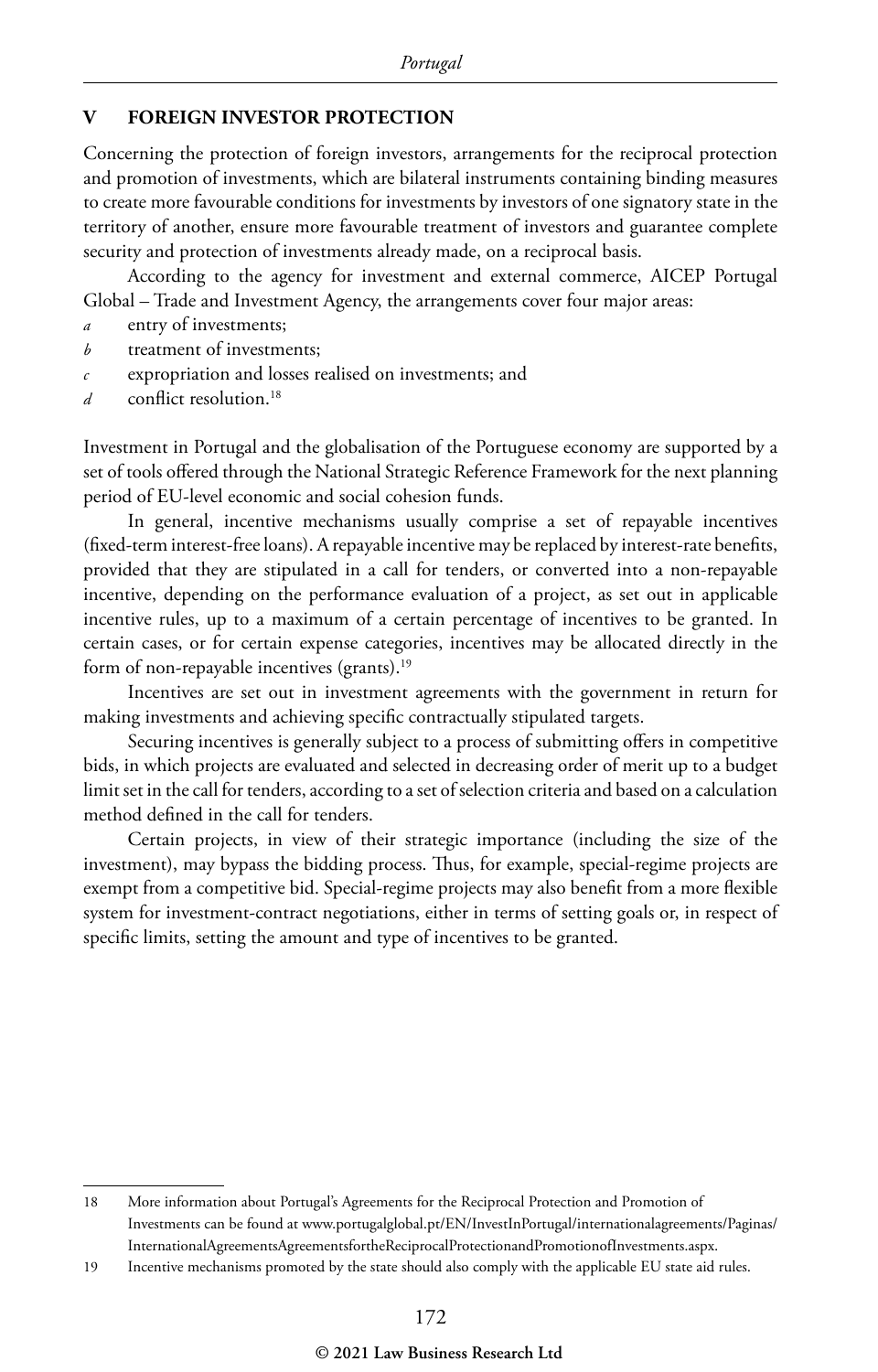#### **VI OTHER STRATEGIC CONSIDERATIONS**

#### **i Securities law**

Companies operating in Portugal or planning to enter the Portuguese market must take into consideration that the acquisition of a stake in a Portuguese company is subject to specific rules regarding disclosure of the stake held or, to some extent, to the duty to launch a mandatory takeover.<sup>20</sup>

#### *Securities code*

#### *Disclosure duties*

Any legal or natural person who acquires a direct or indirect holding that, in aggregate or with the shares already held, reaches, exceeds or falls below 2 per cent, 5 per cent, 10 per cent, 15 per cent, 20 per cent, 25 per cent, one-third, 50 per cent, two-thirds or 90 per cent of the voting rights attached to the shares of a public company<sup>21</sup> is required to notify the Portuguese Securities Exchange Commission (CMVM) and the issuer of that fact.

The 2 per cent, 5 per cent, 15 per cent and 25 per cent thresholds apply only to qualified holdings in public companies that have their shares or other equity securities listed in regulated markets located or operating in Portugal.

The Securities Code requires the aggregation of voting rights attached to shares held directly by a shareholder and those held by certain related parties. The shareholder's notification to the CMVM and the issuer must include details of the voting rights held by third parties that have been attributed to that shareholder.

#### *Mandatory takeovers*

A legal or natural person who acquires more than one-third or half of the share capital with voting rights of a Portuguese public company must make an offer to acquire all the remaining shares and other securities issued by that company that grant rights to subscribe for or acquire shares (e.g., subscription rights issued in the context of a share capital increase). The launch of an offer is not required when, despite exceeding the one-third threshold, the holder proves to the CMVM that it neither has control of the target company nor is involved with it in a group relationship. In addition, the obligation to make an offer may be waived by the CMVM if the thresholds are reached in the context of:

- *a* a takeover bid for all the shares of the relevant company, as long as the rules relating to the consideration to be exchanged for the shares are satisfied;
- *b* a financial restructuring plan within the scope of statutory reorganisation measures; or
- *c* a merger.

<sup>20</sup> As previously mentioned, applicable merger control rules must also be observed.

<sup>21</sup> Under Portuguese law, the following qualify as public companies: (1) companies incorporated through an initial public offer specifically made to individuals or entities resident or established in Portugal; (2) companies that have publicly offered issued shares or other equity securities to individuals or entities resident or established in Portugal; (3) companies that have issued shares or other equity securities that are or have been listed in a regulated market located or operating in Portugal; (4) companies that have issued shares sold or exchanged, in excess of 10 per cent of their share capital, via a public offer to individuals or entities resident or established in Portugal; and (5) companies incorporated as the result of a split or merger of a public company.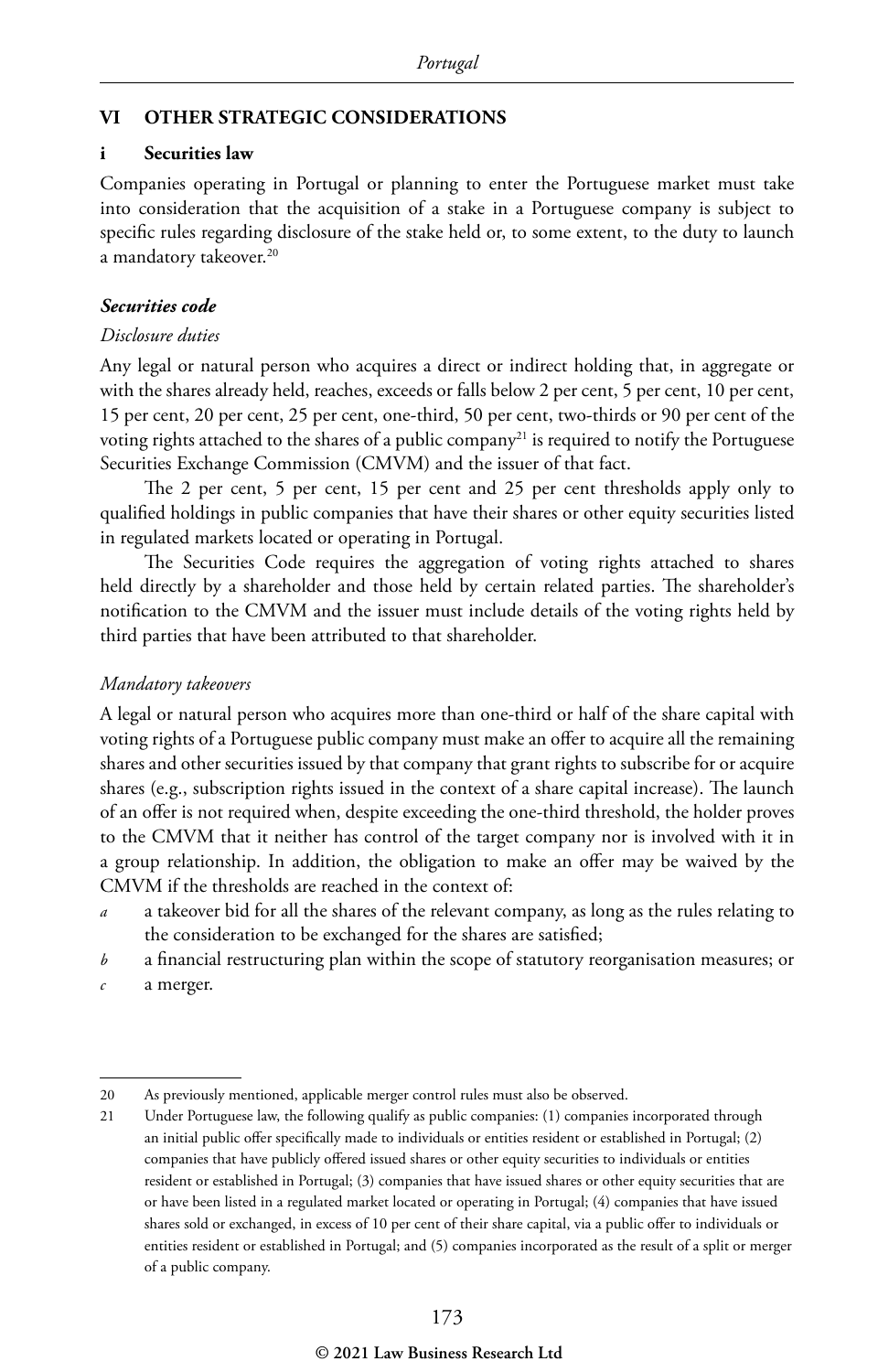#### **ii Antitrust: merger control rules**

As mentioned earlier, companies operating in Portugal or planning to enter the Portuguese market should take into consideration that a concentration between companies active in Portugal may be subject to mandatory merger control review by the corresponding competition authorities. This may entail an obligation to notify the AdC, and therefore may also be subject to a suspension obligation (the 'standstill obligation')<sup>22</sup> until the operation is authorised. For that reason, merger control has a very significant role in establishing the expected timetable for a transaction and, from a contractual perspective, requires the inclusion of specific provisions regarding the possibility that the transaction may be subject to prior authorisation from the competition authorities.

For merger control purposes, both EU and domestic rules define a concentration as a transaction that implies modification of the control structure of the company on a long-term basis through:

- *a* the merger of two independent companies;
- *b* the acquisition of partial or sole control over a company or various companies, by any legal means or legal contract; or
- *c* the creation of a joint venture and, in general, the acquisition of joint control over a company if the latter performs all the functions of an autonomous economic entity.

From a practical perspective, the competition authorities (including the AdC) have considered a wide range of transactions as concentrations for merger control purposes. Most of these transactions involve acquisitions of majority stakes in certain companies. However, the concept of 'concentration' also applies to other operations, such as the acquisition of assets (e.g., factories, commercial premises and even intellectual property), provided that these assets constitute an activity resulting in a market presence to which a turnover can be attributed, and even to agreements that do not involve a change of ownership. Furthermore, a change in the nature of control, from sole control to joint control or vice versa, is also relevant for merger control purposes and may constitute a concentration for competition purposes.

As in the EU, the Portuguese merger control system relies on the concept of 'control'. Only transactions that entail a change in the structure of control of an undertaking will constitute a concentration subject to merger control rules. In this regard, it is important to take into account that the veto rights conferred to minority shareholders may grant them control under the applicable merger control regulations. For instance, this will occur if they refer to:

- *a* approval of the company's budget;
- *b* approval of the business plan;
- appointment of managers and directors;
- *d* appointment of the majority of the members of the board; or
- decisions on strategic investments.

Once the existence of a concentration is established, the Portuguese Competition Act (unlike the EU Merger Regulation and the laws of most Member States – except for Spain) establishes alternative turnover and market share notification thresholds.

<sup>22</sup> Significant fines could be imposed – up to 10 per cent of the worldwide turnover of the company – and even the validity of the agreement challenged, if the suspension obligation is not met.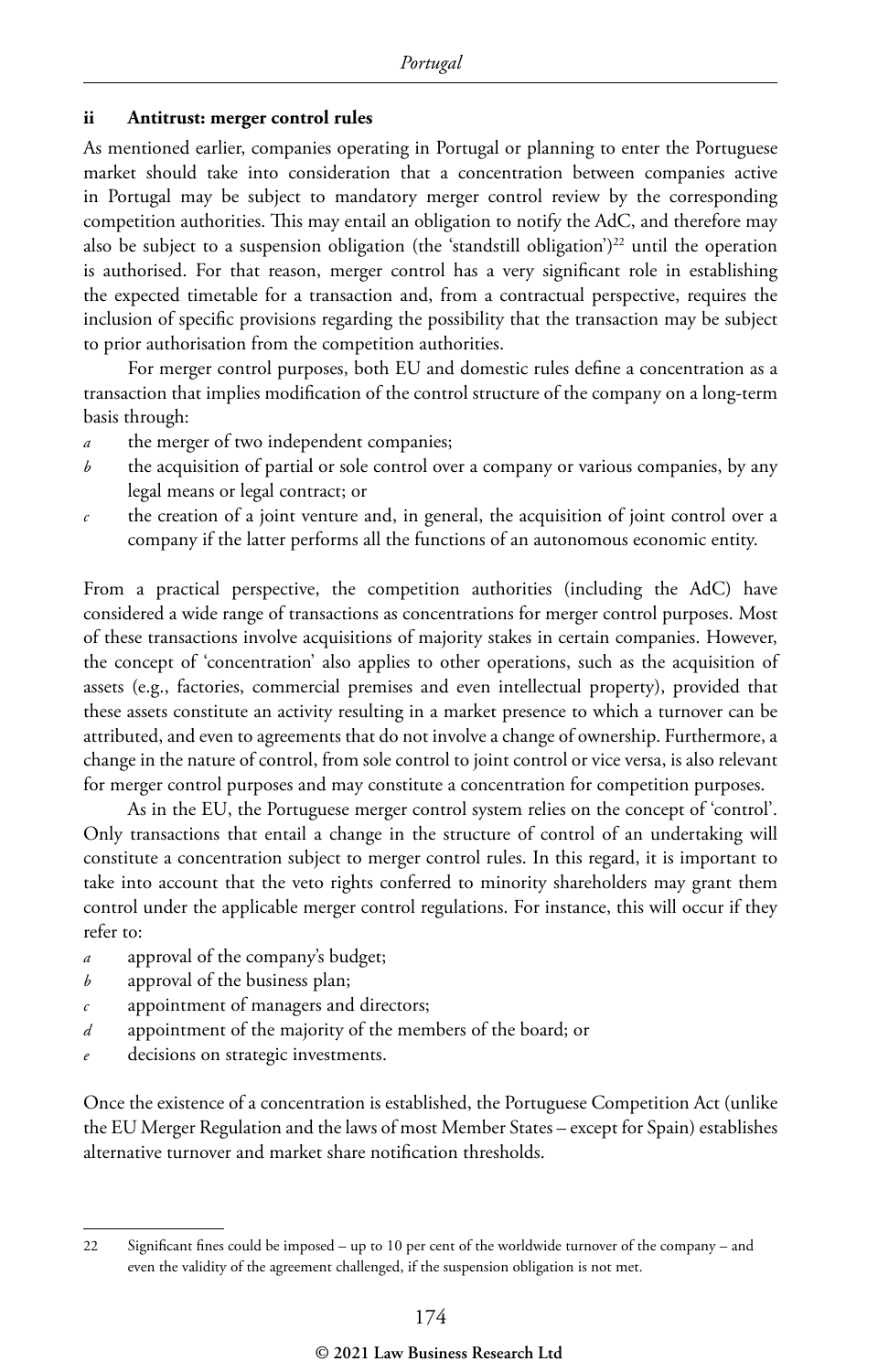Therefore, in short, undertakings must notify a concentration if any of the following conditions are met:

- *a* the combined aggregate turnover in Portugal of all the undertakings exceeds  $\epsilon$ 100 million, provided that the individual turnover in Portugal of each of at least two of the undertakings concerned exceeds €5 million;
- *b* the concentration results in the acquisition, creation or increase of a market share in Portugal equal to or greater than 50 per cent; or
- *c* the concentration results in the acquisition, creation or increase of a market share in Portugal equal to or greater than 30 per cent and less than 50 per cent, provided that the individual turnover in Portugal of at least two of the undertakings concerned exceeds €5 million.

If a transaction has an EU dimension, the EC will have exclusive jurisdiction over the merger and, in principle, the Portuguese merger control procedure will not apply. In this regard, the EU Merger Regulation establishes the thresholds<sup>23</sup> that trigger the obligation to notify the EC. Nevertheless, the issue must be analysed in each case depending on the market affected by the transaction.

In this context, when a transaction qualifies as a concentration, from a competition standpoint, and meets one of the notification thresholds, it will be subject to both the prior notification obligation and the standstill obligation. The parties are then obliged to notify the AdC or the EC and are obliged to suspend the implementation of the concentration until the AdC has issued a clearance decision and until the real closing of the operation. In exceptional circumstances, the AdC, like the EC, can grant a waiver from the standstill obligation in cases where the acquirer can demonstrate that serious harm will arise from the suspension and that no competition law concerns are expected.<sup>24</sup> Derogation of this kind is relatively rare and is normally only considered in cases where the target is facing serious financial and structural difficulties that threaten its viability.

Otherwise, a breach of these obligations (notification and standstill), which qualifies as 'gun-jumping', entails a fine of up to 10 per cent of the turnover of the undertaking in breach. Under the Portuguese Competition Act, members of the board of directors of the infringing undertakings, as well as any individuals responsible for their management or supervision, could also be sanctioned for gun-jumping, especially when directly involved in an unlawful decision not to file a notification or to breach a standstill obligation. The fine imposed on individuals cannot exceed 10 per cent of the individual's annual income deriving from the exercise of their functions in the undertaking concerned.

Additionally, over the past few years, there have been wide-ranging discussions about the adequacy of the existing merger control tools in the EU, and worldwide, to capture and sufficiently assess the concentrations that could significantly impede effective competition. These discussions are starting to materialise at the EU level with direct impact in Portugal. For instance, the new guidance issued by the EC on the application of the referral mechanism

<sup>23</sup> A concentration has an EU dimension if the combined aggregate worldwide turnover of all the undertakings concerned is more than €5 billion, and the aggregate EU-wide turnover of each of at least two of the undertakings concerned is more than €250 million, unless each of the undertakings concerned achieves more than two-thirds of their aggregate EU-wide turnover within one and the same Member State.

<sup>24</sup> Article 40(3) of the Portuguese Competition Act.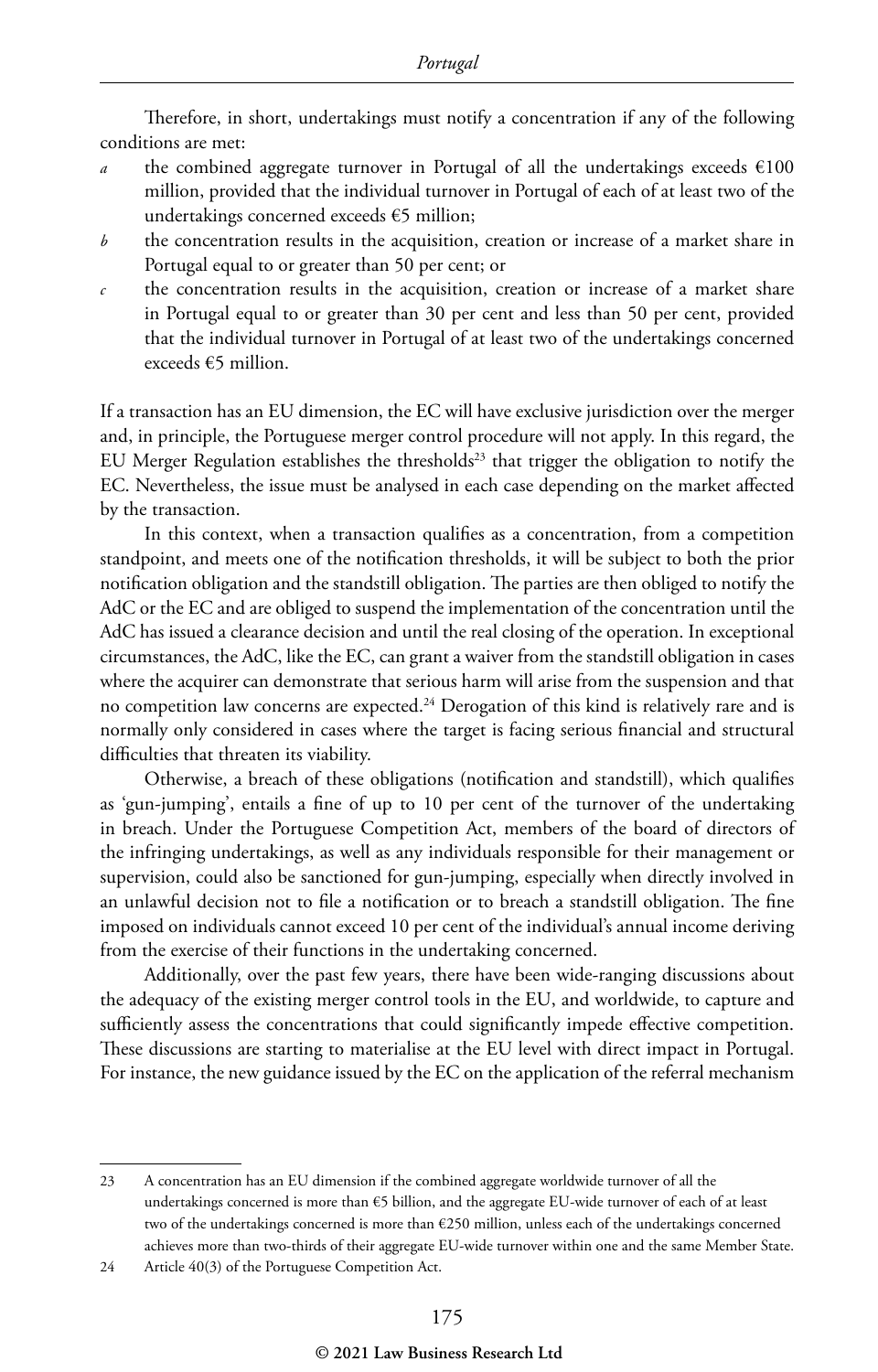set out in Article 22 of the EU merger regulation,<sup>25</sup> aims at ensuring the review by the EC, through referrals by Member States, of certain transactions that otherwise would escape merger control by falling below the relevant and existing thresholds. Even if the AdC has not used, to date, this mechanism, this new position has, necessarily, a relevant impact at national level, requiring the careful assessment of any transaction that, although not fulfilling the national or EU notification thresholds, could justify being subject to merger control. This could end up introducing more uncertainty for businesses, increased costs, potential delays to closing and increased burdens in the drafting of the transaction documents.

#### **iii Anti-commercial bribery law**

Various acts are criminalised by the Portuguese Criminal Code to prevent corruption in both the public and private sectors.

The concepts of 'corruption' and 'bribery' can have different connotations in different countries and are often used interchangeably. For the purposes of this summary, the concept of 'corruption' is used to describe the broader phenomenon of dishonest conduct. As such, it includes the narrower concept of 'bribery', understood as the act of providing (or receiving) an advantage to obtain (or perform) a favoured treatment.

The Penal Code distinguishes between acts of passive bribery (generally, the act of receiving an advantage in exchange for a certain action) and active bribery (providing an advantage to someone to receive favourable treatment) committed in both the public and private sectors.

#### **VII CURRENT DEVELOPMENTS**

As mentioned above, the Recovery Plan aims to reactivate the Portuguese economy and a set of guidelines and recommendations are being established to achieve this.

With a focus on attracting foreign investment, one of the main ideas is to transform Portugal into a 'laboratory' capable of developing and testing new technological solutions for issues arising in relation to cities, networks, energy, resource management, mobility and waste management and treatment, all of which would be undertaken in liaison with Portuguese companies.

Another way of attracting foreign investment would be through the external promotion of some of Portugal's key assets, together with the creation of international consortiums to develop these resources:

- *a* mineral resources, such as lithium, cobalt, nickel, niobium, tantalum and rare earths – these minerals are crucial to the energy transition, both for the manufacture of new batteries and for the high-precision electronics industry;
- *b* the sea and in particular the Portuguese exclusive economic zone, which extends to the outer limit of the continental shelf – the sea represents a golden opportunity for Portugal because crusts of nickel, cobalt and manganese are found on the seabed to the north of the Azores archipelago (the crusts are the easiest to extract); to the south, the archipelago has one of the biggest deposits of polymetallic sulphides in the world, containing galena (from which lead is extracted), calcopirite (from which copper is

<sup>25</sup> Available at https://ec.europa.eu/competition/consultations/2021\_merger\_control/guidance\_article\_22\_ referrals.pdf.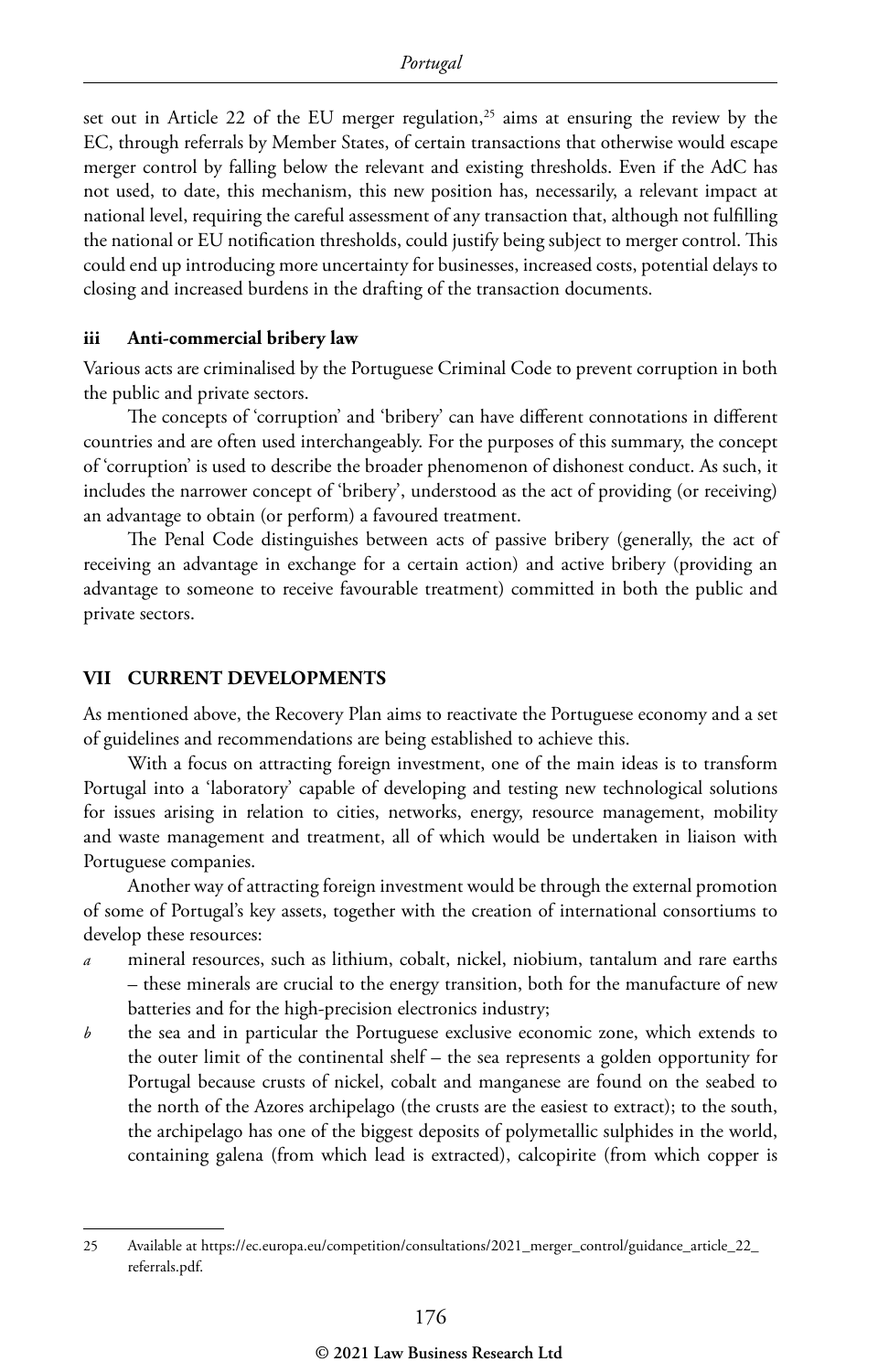extracted) and sphalerite (from which zinc is extracted); and the archipelago is also crossed by the Mid-Atlantic Ridge system, which includes a series of hydrothermal fields with streams of gold, copper, silver, zinc and lead; and

 $c$  hydrothermal fields – these fields offer unique biological resources, produced in the depths of the ocean utilising energy from the chemical synthesis of hydrogen sulphides (lethal to most species other than those specific to this environment), and which are of interest to the health and pharmaceutical industries.

Moreover, in line with the EU's European Green Deal goals, one of Portugal's key strategies for obtaining foreign investment has been its focus on the renewable energy industry sector, where it has shown itself to be one of the best countries in which to invest.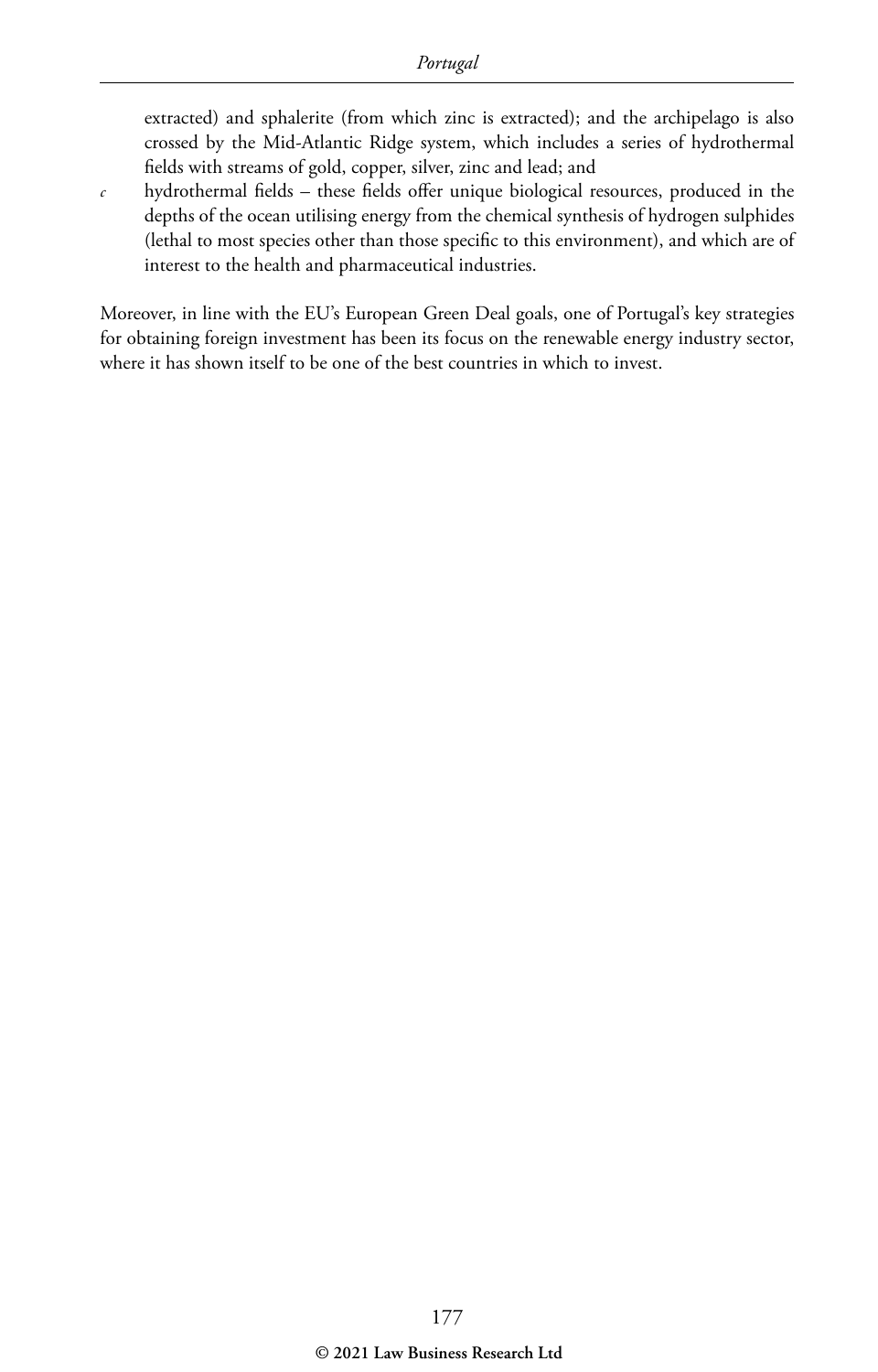## ABOUT THE AUTHORS

#### **TÂNIA LUÍSA FARIA**

#### *Uría Menéndez – Proença de Carvalho*

Tânia Luísa Faria is counsel and head of the competition and European Union practice area in the Lisbon office of Uría Menéndez – Proença de Carvalho. She graduated from the University of Lisbon faculty of law and pursued her PhD, master's degree and postgraduate studies at the same university.

Tânia joined the firm in 2004, having worked in both the Lisbon and the Brussels offices. Her practice area is EU and Portuguese competition law, covering, in particular, merger control issues, cartels and abuses of dominant position. She acts for clients in various sectors, including financial institutions, telecommunications and media, air transport, energy, retail distribution and other industry sectors. She regularly advises leading multinational companies in the pharmaceutical sector, including in relation to proceedings before the European Commission, the Portuguese competition authorities, the Court of Justice of the European Union and the Portuguese Competition, Regulation and Supervision Court.

Tânia is also a teaching assistant at the University of Lisbon faculty of law.

#### **MIGUEL STOKES**

#### *Uría Menéndez – Proença de Carvalho*

Miguel Stokes joined the Lisbon office of Uría Menéndez – Proença de Carvalho in 2009 and has been a senior associate at the firm since 2018. Between July 2015 and December 2016, he was assigned to the Uría Menéndez London office.

Miguel has more than nine years of professional experience in advising industrial and financial clients in the areas of mergers and acquisitions and capital markets.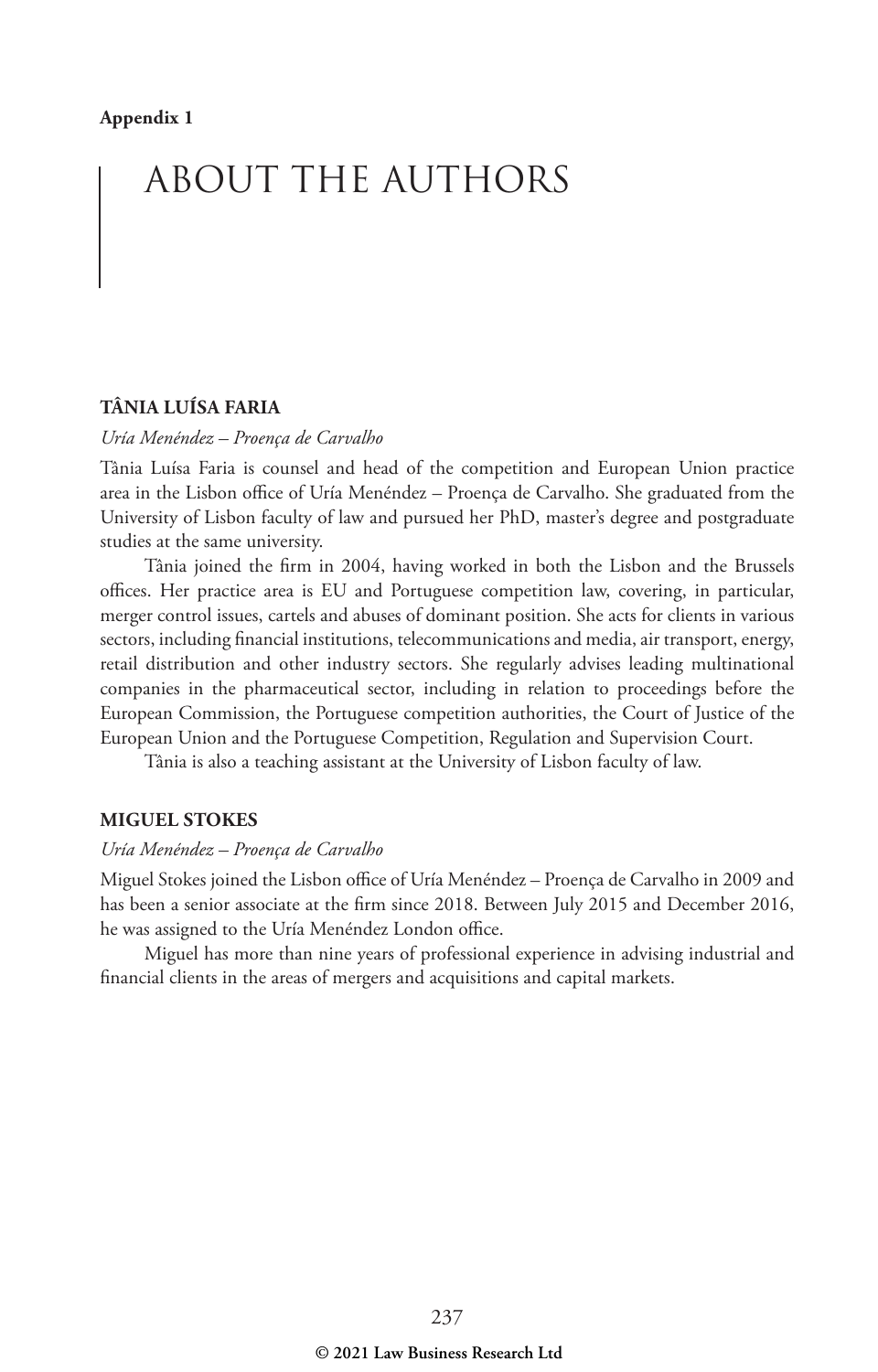#### **MARGOT LOPES MARTINS**

#### *Uría Menéndez – Proença de Carvalho*

Margot Lopes Martins is a junior associate in the Lisbon office of Uría Menéndez – Proença de Carvalho. She joined the firm in July 2019. Her practice area is EU and Portuguese competition law.

Margot graduated with a Bachelor of Laws from the University of Nice (France) and with an LLM joint degree in European legal practice integrated studies from the University of Lisbon (Portugal), the University of Rouen (France) and Mykolas Romeris University in Vilnius (Lithuania). She also has a postgraduate degree in EU competition law from the King's College London, and postgraduate degrees in competition law and regulation, and in tax law, both from the University of Lisbon faculty of law.

#### **INÊS DRAGO**

#### *Uría Menéndez – Proença de Carvalho*

Inês Drago is a junior associate in the litigation practice area at Uría Menéndez – Proença de Carvalho in Lisbon.

Inês graduated in law from the University of Lisbon faculty of law and obtained her master's degree in law and business from the Catholic University of Portugal. She also has a postgraduate diploma in commercial litigation from the University of Lisbon.

#### **URÍA MENÉNDEZ – PROENÇA DE CARVALHO**

Edifício Rodrigo Uría Praça Marquês de Pombal, No. 12 1250-162 Lisbon Portugal Tel: +351 210 308 600 Fax: +351 210 308 601 tanialuisa.faria@uria.com miguel.stokes@uria.com margot.martins@uria.com ines.drago@uria.com www.uria.com